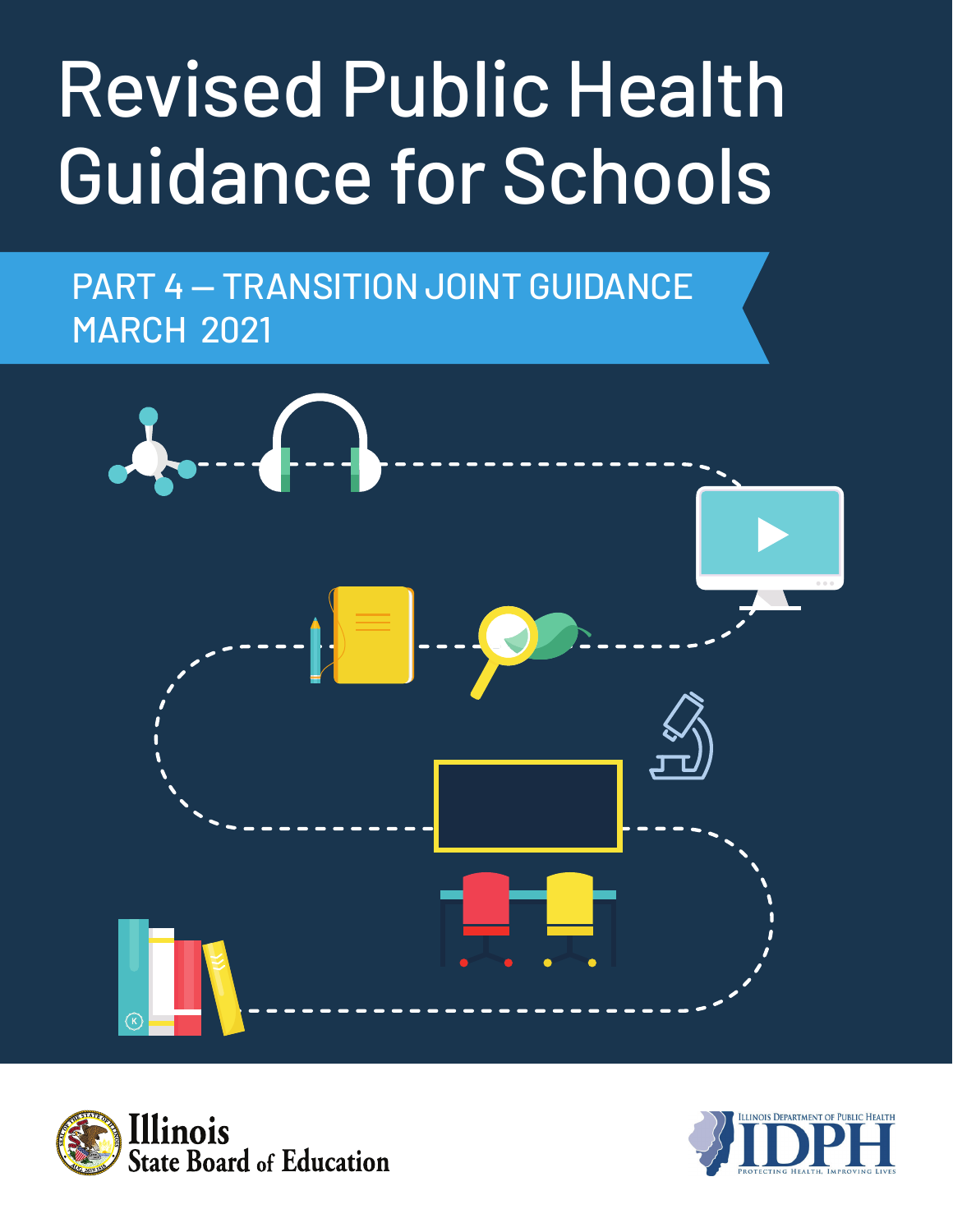# **Table of Contents**

| Physical Education, Gymnasiums, Pools, and Locker Rooms 13           |  |
|----------------------------------------------------------------------|--|
|                                                                      |  |
| Additional Measures to Control the Spread of COVID-19 in Schools  16 |  |
|                                                                      |  |
|                                                                      |  |
|                                                                      |  |
|                                                                      |  |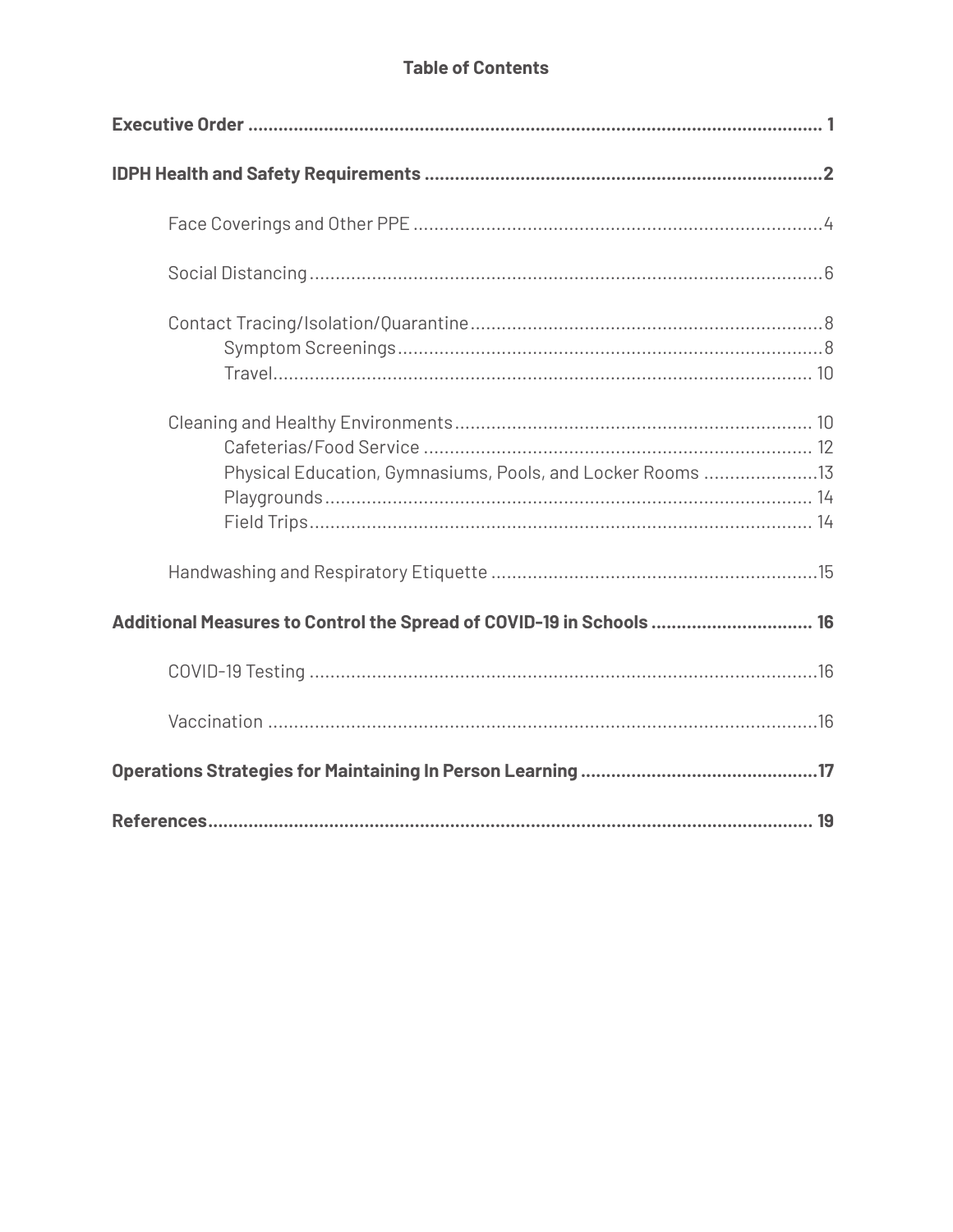<span id="page-2-0"></span>This joint guidance from the Illinois Department of Public Health (IDPH) and the Illinois State Board of Education (ISBE) makes important updates to the essential, layered mitigation strategies that facilitate the safe return to in-person instruction. IDPH (along with its sister agency, ISBE) is issuing this guidance under its authority to protect the public health<sup>1</sup> in an effort to restrict and suppress the continued spread of COVID-19 and allow students across the State of Illinois to safely transition back to school. This updated joint guidance prevails in the event that any of it is in conflict with guidance previously issued by IDPH and ISBE. It reflects what we have learned about the transmission of COVID-19 in school settings, as more students in Illinois and across the country have returned safely to in-person learning during the 2020-21 school year. **This joint guidance supports the return to in-person instruction as soon as practicable in every Illinois community.**

On February 12, 2021, the Centers for Disease Control and Prevention (CDC) released updated guidance for operating schools [\(Operational Strategy for K-12 Schools through Phased](https://www.cdc.gov/coronavirus/2019-ncov/community/schools-childcare/operation-strategy.html)  [Mitigation\)](https://www.cdc.gov/coronavirus/2019-ncov/community/schools-childcare/operation-strategy.html). According to the CDC:

K-12 schools should be the last settings to close after all other mitigation measures in the community have been employed and the first to reopen when they can do so safely. This implies that schools should be prioritized for reopening and remaining open for in-person instruction over nonessential business and activities [\(CDC\)](https://www.cdc.gov/coronavirus/2019-ncov/community/schools-childcare/operation-strategy.html).

The authors of the CDC scientific brief, [Transmission of SARS-CoV-2 in K-12 schools,](https://www.cdc.gov/coronavirus/2019-ncov/more/science-and-research/transmission_k_12_schools.html#:~:text=The%20evidence%20to%20date%20suggests,among%20adults%20in%20school%20settings.) published on February 12, 2021, in support of the new CDC guidance mentioned above conclude that schools are an important part of the infrastructure of communities. They cite several sources that suggest lower prevalence of disease, susceptibility, and transmission in children – especially those under the age of 10 – although additional studies are needed to further understand this. Further, the authors cite recent studies that have shown in-person learning was not associated with higher levels of transmission when compared to schools without in-person learning.<sup>2,3,4</sup> Please note that additional studies are needed to better understand transmission in all populations; this does not mean that there are not risks of transmission or that older populations (teachers, school staff, parents) are not at risk of transmission when in-person learning is resumed. The February 12, 2021, CDC scientific brief referenced data that support mitigation efforts to ensure all students have access to safe in-person instruction to the greatest extent possible, which promotes learning recovery and the well-being of students and families. As of March 2021, 91 percent of Illinois school districts serving 89 percent of Illinois' students were providing some in-person instruction, either through a blended model or fully in-person.

As a result of the CDC's update, ISBE and IDPH have revised the public health requirements for schools and associated guidance in these guidelines. **This updated joint guidance prevails in the event that any of it is in conflict with guidance previously issued by IDPH and ISBE.**

On May 5, 2020, Governor JB Pritzker announced the [Restore Illinois](https://coronavirus.illinois.gov/sfc/servlet.shepherd/document/download/069t000000BadS0AAJ?operationContext=S1) plan, which laid out a public health approach to safely reopen our state. IDPH is monitoring key indicators to identify early but significant increases of COVID-19 transmission in Illinois, potentially signifying resurgence. IDPH will monitor if these indicators show an increase in the COVID-19 disease burden with a simultaneous decrease in hospital capacity. These indicators can be used to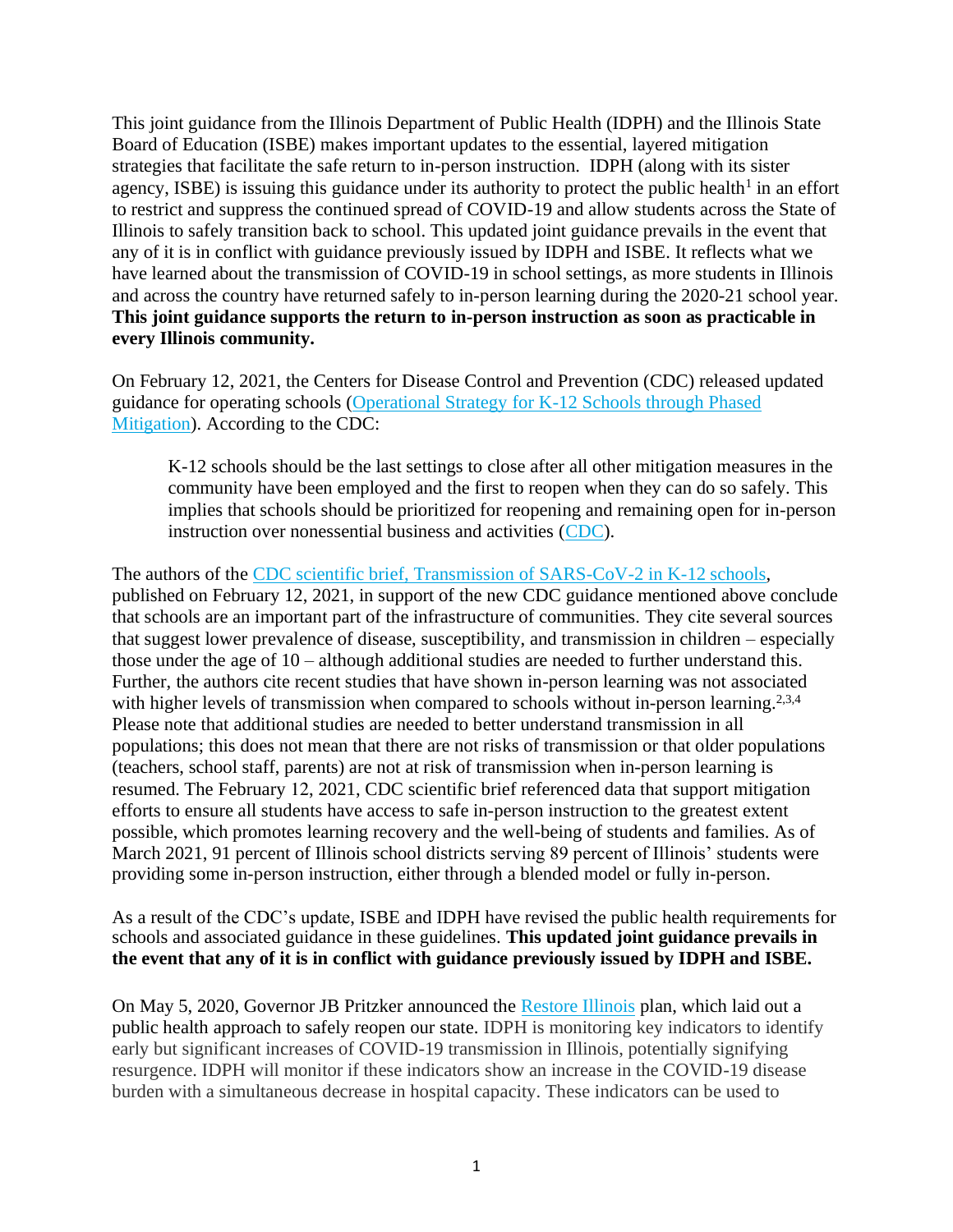<span id="page-3-0"></span>determine whether additional community mitigation interventions are needed for a region or statewide to control the further spread of COVID-19.

[Executive Order 2020-40,](https://www.isbe.net/Documents/EO2020-40.pdf) filed on June 4, 2020, allowed schools to reopen for limited in-person instruction in Phase 3. In-person instruction is strongly encouraged in Phase 4 and beyond. It is, however, critical to note that this does not signify a return to pre-pandemic operations. Appropriate social distancing, face masks, enhanced sanitation measures, and other mitigations will be necessary to ensure the safety of students, staff, and their families. This joint ISBE and IDPH guidance has been updated to be consistent with the CDC's mitigation strategies to reduce transmission of SARS CoV-2 in schools, as updated in [Operational Strategy for K-12 Schools](https://www.cdc.gov/coronavirus/2019-ncov/community/schools-childcare/operation-strategy.html) [through Phased Mitigation,](https://www.cdc.gov/coronavirus/2019-ncov/community/schools-childcare/operation-strategy.html) released on February 12, 2021. Regardless of the level of community transmission, all schools must use and layer the following five essential mitigation strategies that are key to safely delivering in-person instruction and mitigating COVID-19 transmission in schools:

- 1. Require universal and correct use of appropriate personal protective equipment (PPE), including face masks;
- 2. Require social distancing be observed, as much as possible;
- 3. Require contact tracing in combination with isolation of those with suspected or confirmed COVID-19 and quarantine of close contacts, in collaboration with the local health department;
- 4. Require an increase in schoolwide cleaning and disinfection and maintenance of healthy environments; and
- 5. Require promotion and adherence to handwashing and respiratory etiquette.

The above five mitigation strategies update the IDPH guidelines that were contained in the Part 3 Joint Guidance issued on June 23, 2020. Detailed information has been added for greater clarity. Both the CDC's Operational Guidance dated February 12, 2021, and this joint guidance deemphasize fever and symptom screening upon arrival at school, which are no longer recommended. Self-screening for COVID-19-like symptoms prior to arriving on school grounds or boarding school transportation continue to be recommended.

All public and nonpublic schools in Illinois serving prekindergarten through 12th-grade students must follow these essential, layered mitigation strategies. The CDC has developed a useful [toolkit](https://www.cdc.gov/coronavirus/2019-ncov/community/schools-childcare/k-12-mitigation-toolkit.html) for schools to assess hazards and implement mitigation strategies to reduce the spread of COVID-19 in their buildings.

It is important to note that these requirements are subject to change pursuant to changing public health conditions and subsequent updated public health guidance, including when regions are subject to additional resurgence mitigations. School leaders should remain alert for any updates.

Consistent with the updated guidance from the CDC, **families of [students who are at increased](https://www.cdc.gov/coronavirus/2019-ncov/need-extra-precautions/index.html)  [risk of severe illness](https://www.cdc.gov/coronavirus/2019-ncov/need-extra-precautions/index.html) (including those with special health care needs) or who live with people at increased risk** must be given the option of remote instruction.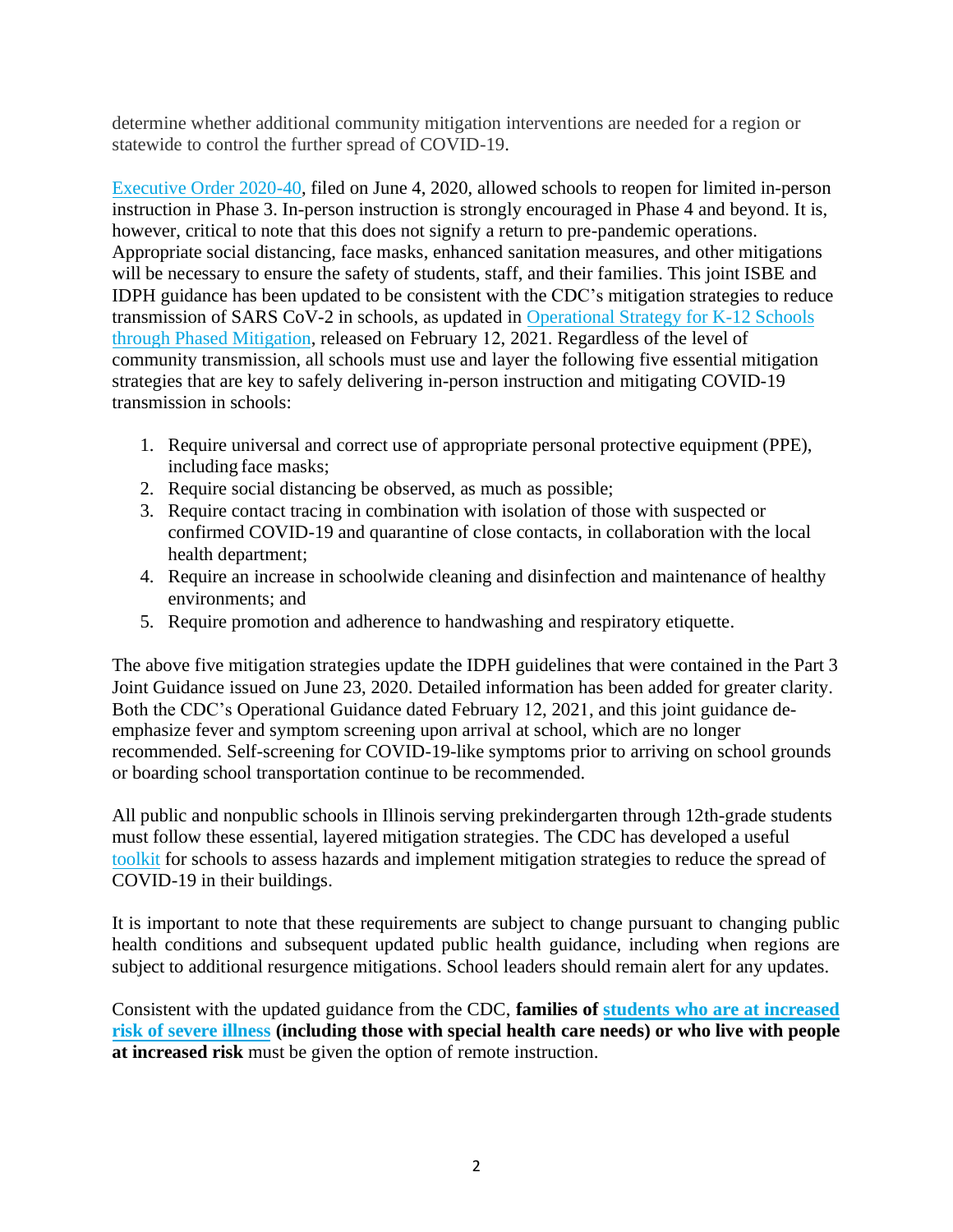**In-person instruction should be prioritized over extracurricular activities, including sports and school events, to minimize risk of transmission in schools and protect in-person learning.** Toward this goal, capacity limits for in-person learning, including non-academic school hour activities such as lunch, are now determined by the space's ability to accommodate social distancing, and not a set capacity limit number or percentage. Bus capacity remains at no more than 50 people per bus.

Additionally, IDPH is revising the recommendation for social distancing for in-person learning. Social distance for in-person learning is now defined as 3 to 6 feet for students and fully vaccinated staff. Maintaining 6 feet remains the safest distance, but schools can operate at no less than 3 feet in order to provide in-person learning. Current recommendations by the [American Academy of Pediatrics](https://www.aappublications.org/news/2021/01/05/covid-school-safety-010521) and the [World Health Organization](https://www.who.int/docs/default-source/coronaviruse/risk-comms-updates/update39-covid-and-schools.pdf?sfvrsn=320db233_2) support this range for inperson learning,5,6 as well as unpublished research from the [Mayo Clinic.](https://newsnetwork.mayoclinic.org/discussion/mayo-clinic-research-confirms-critical-role-of-masks-in-preventing-covid-19-infection/) **Unvaccinated staff should maintain 6 feet social distance as much as possible because adults remain more susceptible to infection than children. Universal masking as described on page 4 must be ensured regardless of whether schools use social distance of 3 feet or 6 feet.** Extracurricular activities should follow existing guidance on allowable social distancing, as described below. Close contacts necessitating quarantine if exposed to a confirmed case continue to be defined as having been within 6 feet of the confirmed case for a cumulative time period of 15 minutes over 24 hours and not fully vaccinated.

Decisions regarding whether to host safe and socially distanced events outside of school, such as open houses, registration, prom, graduation ceremonies, and other extracurricular events, will remain at the discretion of local school boards and superintendents, in consultation with local public health departments. Districts and schools may choose to hold these events virtually or inperson in a way that prioritizes the health and safety of participants and complies with the public health guidelines for schools listed above (e.g., use of face masks, capacity limits, social distancing, contact tracing, and increased cleaning and disinfection). Outdoor events, such as outdoor graduation ceremonies, should follow the latest guidance for these types of events, including Phase 4: [Outdoor Seated Spectator Events Guidelines.](http://dph.illinois.gov/countyschool?county=Henry) Indoor events should follow the latest guidance for these types of events, including Phase 4: [Meetings and Social Events.](http://dph.illinois.gov/countyschool?county=Henry) School athletics must comply with the latest [Restore Illinois All Sports Policy.](https://dph.illinois.gov/sites/default/files/All%20Sports%20Policy%20-%20Updated%202_5.pdf) Further specific guidance may come from ISBE and IDPH.

## **IDPH Health and Safety Requirements**

Districts and schools should proactively prepare staff and students to prevent the spread of COVID-19 or any other infectious disease. All employees should be trained on health and safety protocols related to COVID-19 prior to resuming in-person instruction. Consider referring to recommendations and strategies from the CDC's multiple school webpages and resources, indexed from the [Schools and Child Care Programs: Plan, Prepare and Respond.](https://www.cdc.gov/coronavirus/2019-ncov/community/schools-childcare/index.html) Sections of this guidance were previously published in [Part 3](https://www.isbe.net/Documents/Part-3-Transition-Planning-Phase-4.pdf) and may be updated.

Please also review [IDPH's Frequently Asked Questions \(FAQ\) for Schools,](file:///C:/Users/isbe/AppData/Local/Microsoft/Windows/INetCache/IE/3LQM1QHE/IDPH-School-FAQs.pdf) which is continually updated.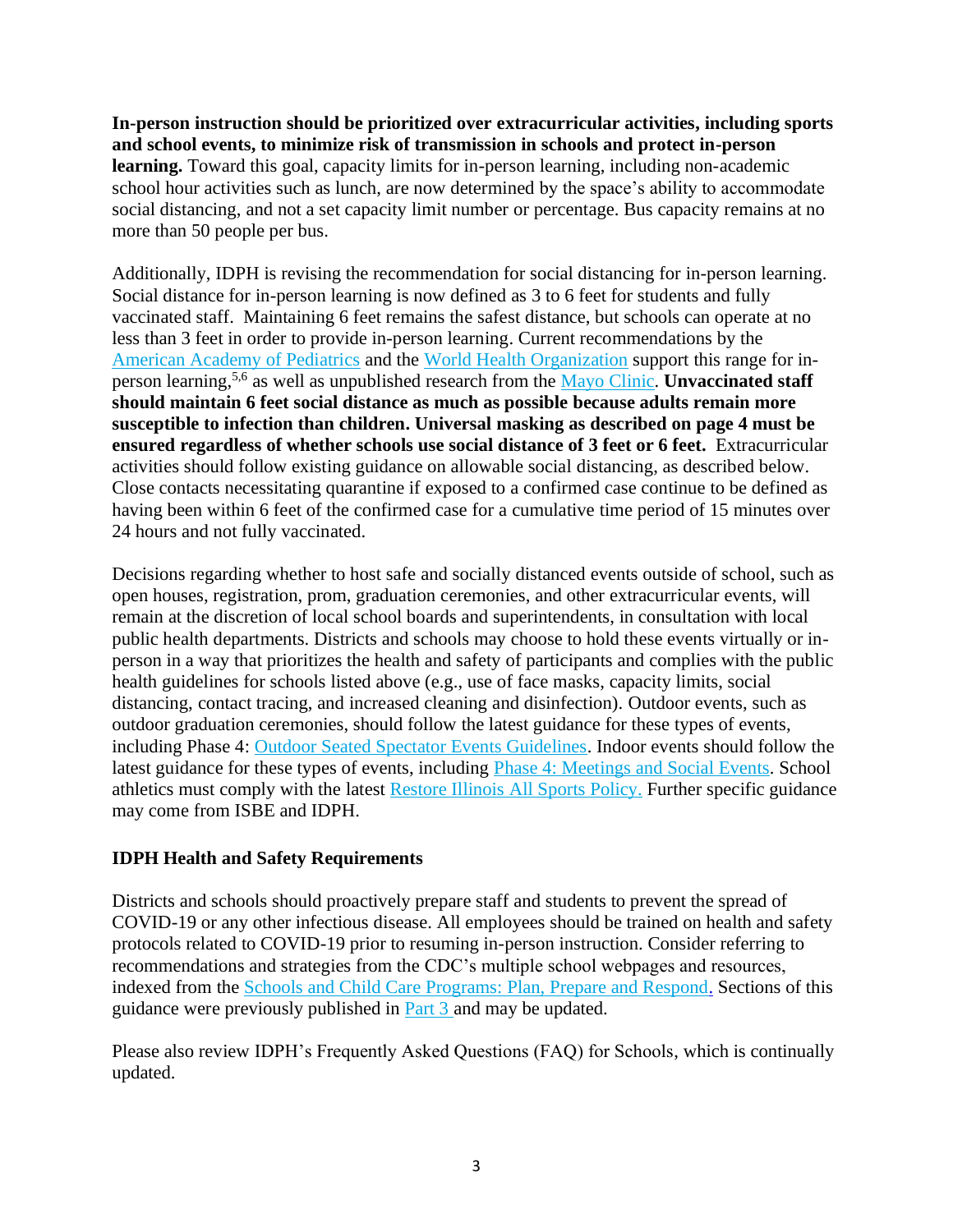## <span id="page-5-0"></span>**1. Require universal and correct use of appropriate PPE, including face masks.**

# *Face Masks*

All persons, including students, teachers, school nurses and other health personnel, administrative and secretarial staff, food service personnel, custodial staff, public safety personnel, etc., on the grounds of all public and nonpublic schools that serve students in prekindergarten through grade 12 must wear a face mask at all times when in school or in transit to and from school via group conveyance (e.g., school buses), unless a specific exemption applies.

The <u>face mask should have two or more</u> layers to stop the spread of COVID-19 and should be worn over the nose and mouth, be secured under the chin, and should fit snugly against the sides of the face without gaps. School leaders, local leaders, and others respected in the community should set an example by correctly and consistently wearing masks.

Face masks must be worn at all times in school buildings even when social distancing is maintained, except as follows:

- When eating.
- When outdoors and physical distancing of 6 feet can be maintained.
- If using a face shield when other methods of protection are not available or appropriate. [\(https://www.isbe.net/Documents/IDPH-Update-Appropriate-Use-Face-Shields.pdf\)](https://www.isbe.net/Documents/IDPH-Update-Appropriate-Use-Face-Shields.pdf)
- While children are napping with close monitoring to ensure no child leaves their designated napping area without putting their face mask back on.
- For staff when alone in classrooms or offices with the door closed.
- For individuals who are younger than 2 years of age; those who have trouble breathing; or those who are unconscious, incapacitated, or otherwise unable to remove the face mask without assistance.

Strict adherence to social distancing must be maintained when face masks are removed in limited situations and monitored by school staff.

Individuals who have a condition or medical contraindication (e.g., difficulty breathing) that prevents them from wearing a face mask are required to provide documentation from the individual's health care provider. These persons may wear a face shield in lieu of a face mask; however, social distancing must be strictly enforced. Measures to reduce risk of exposure for these persons should be implemented, where possible.

Most students, including those with disabilities, can tolerate and safely wear a face mask. Students with an Individualized Education Program or 504 Plan who are unable to wear a face mask or face shield due to a medical contraindication may not be denied access to an in-person education if the school is offering in-person education to other students. Staff working with students who are unable to wear a face mask or shield due to a medical contraindication should wear approved and appropriate PPE based on job-specific duties and risks and maintain social distancing as much as possible. Other students should also remain socially distant from students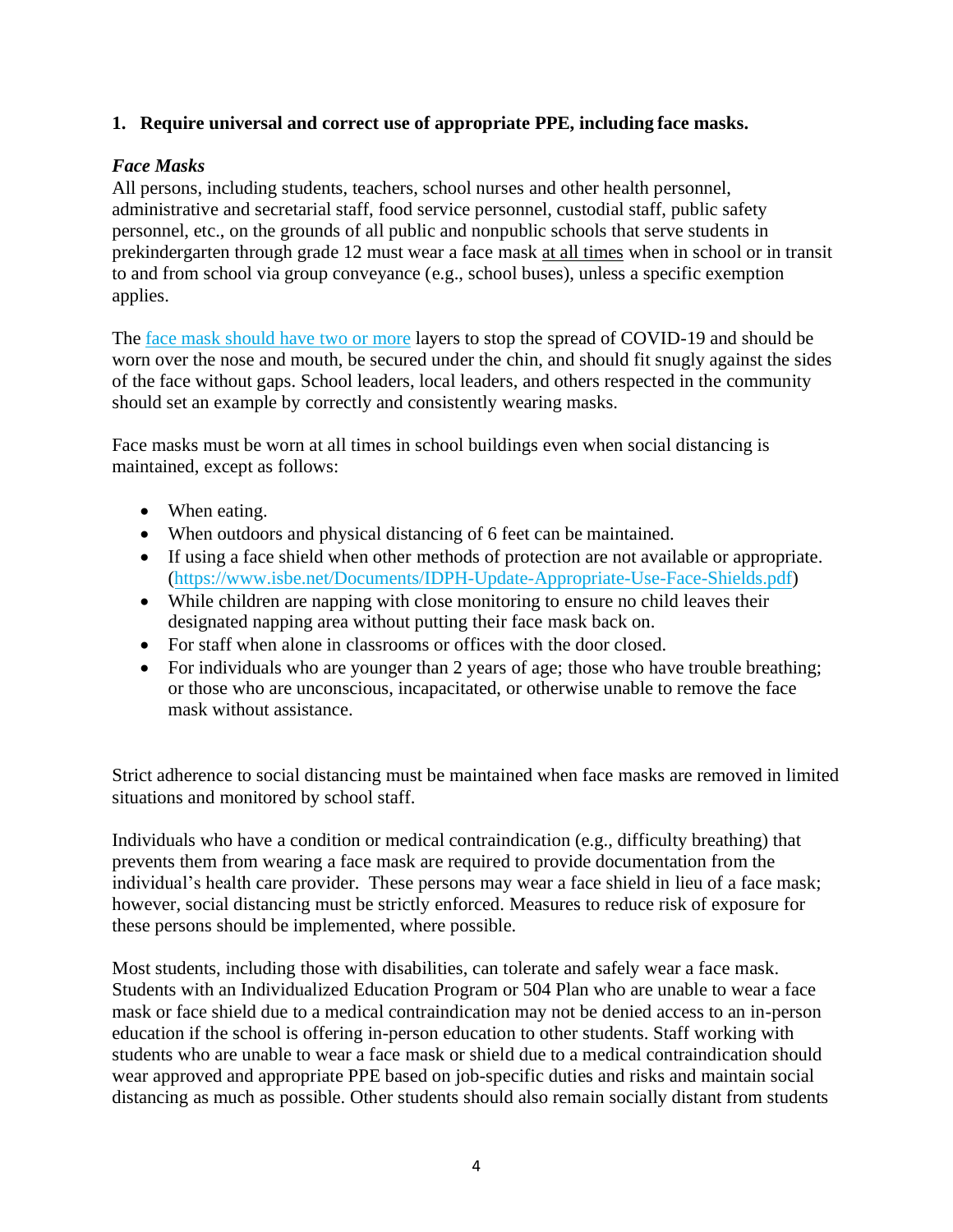who are unable to wear a face mask or face shield due to a medical contraindication. Schools should consult with their local public health department regarding appropriate PPE for these situations.

It is recommended that districts and schools update policies to require wearing a face mask while on school grounds and handle violations in the same manner as other policy violations.

There is significant evidence that face masks provide protection and decrease the spread of COVID-19. The face mask should have two or more layers and should fully cover the mouth and nose; the mask should fit snugly against the sides of the face with no gaps. Reusable face masks should be machine washed or washed by hand and allowed to dry completely after each use. Districts and schools may wish to maintain a supply of disposable face masks in the event that a [staff member, student, or](https://www.cdc.gov/coronavirus/2019-ncov/prevent-getting-sick/diy-cloth-face-coverings.html) [visitor does not have one for use. For a](https://www.cdc.gov/coronavirus/2019-ncov/prevent-getting-sick/diy-cloth-face-coverings.html)dditional information, visit [CDC: Guidance for Wearing Masks.](https://www.cdc.gov/coronavirus/2019-ncov/prevent-getting-sick/cloth-face-cover-guidance.html) Additionally, pay special attention to putting on and removing face masks for purposes such as eating. After use, the front of the face mask is considered contaminated and should not be touched during removal or replacement. Hand hygiene [should be performed immediately after removing a](https://www.cdc.gov/hai/pdfs/ppe/PPE-Sequence.pdf)nd after replacing the face mask. See CDC guidance on [how to safely wear and take off a mask](https://www.cdc.gov/coronavirus/2019-ncov/downloads/cloth-face-covering.pdf) for additional instruction.

Face masks with exhalation valves or vents are not recommended for source control because they do not prevent the user from spreading respiratory secretions when they breathe, talk, sneeze, or cough. The CDC does **not** recommend use of single-layer athletic face masks (e.g., "gaiters"/neck warmers) as a substitute for multi-layered cloth face masks. Additional studies indicate that gaiters can be worn as face coverings when they contain two layers of fabric or a single layer can be folded to make two layers, according to updated CDC guidance (February 12, 2021).

Face shields do not provide adequate source control because respiratory droplets may be expelled from their sides and bottom. They may only be used as a substitute for face masks in the following limited circumstances:

- Individuals who are under the age of 2.
- Individuals who are unconscious, incapacitated, or otherwise unable to remove the face mask without assistance.
- Students and staff who provide a health care provider's note as documentation that they have a medical contraindication (a condition that makes masking absolutely inadvisable) to wearing a face mask.
- Teachers needing to show facial expressions where it is important for students to see how a teacher pronounces words (e.g., English Learners, early childhood, world language, etc.). However, teachers will be required to resume wearing face masks as soon as possible. Preferred alternatives to teachers wearing face shields include clear face masks or video instruction. There must be strict adherence to social distancing when a face shield is utilized in lieu of a face mask.

#### *Other Recommendations for use of PPE*

Ensure that appropriate personal protective equipment is made available to and used by staff, as needed, based on exposure risk. Provide training to staff prior to the start of student attendance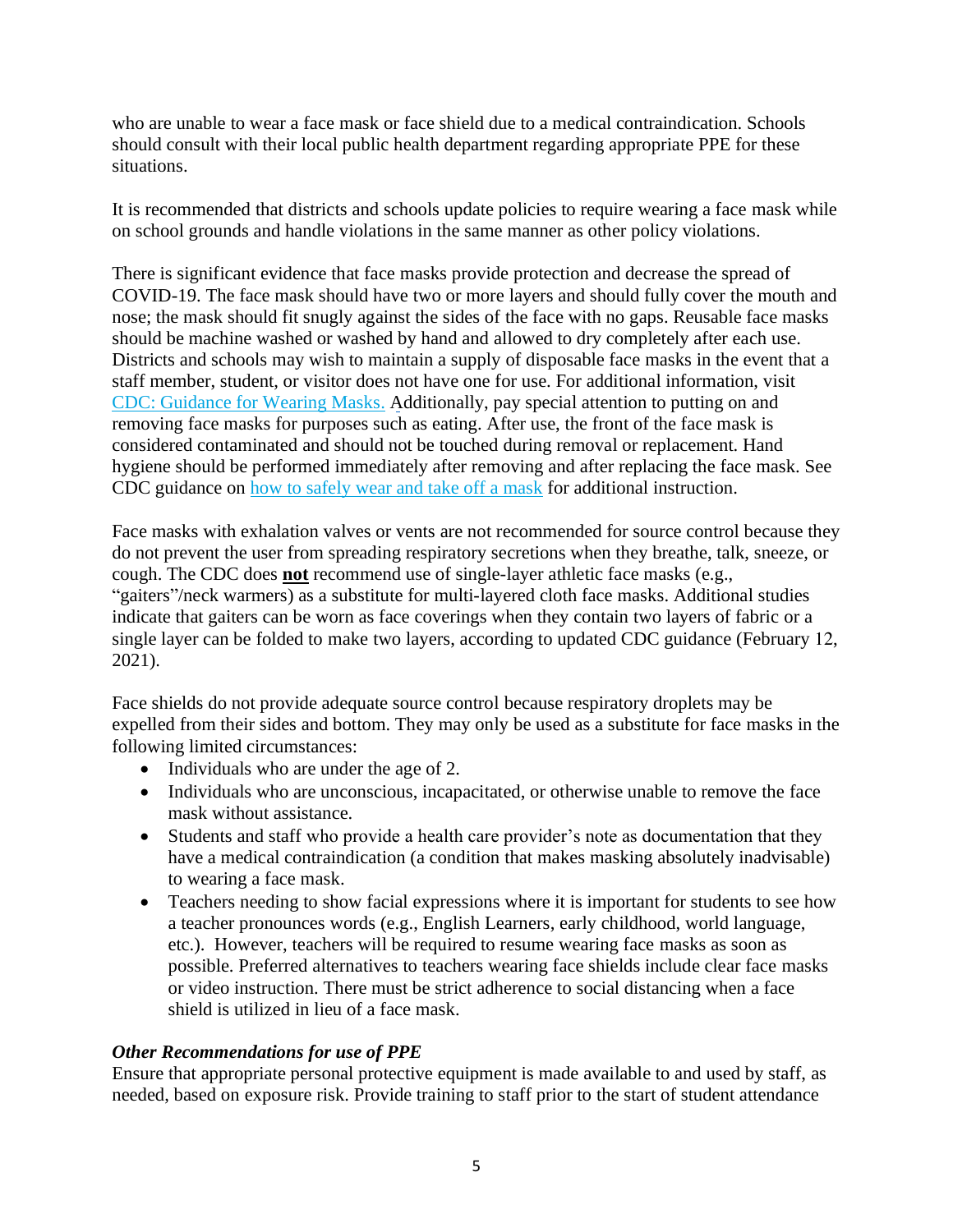<span id="page-7-0"></span>on the proper use of PPE, including the sequence for putting on and removing PPE. In addition, training should also include directions on the proper disposal of PPE since inappropriate application or removal of PPE can increase the transmission. Employers are required to comply with Occupational Safety and Health Administration (OSHA) [standards](https://www.osha.gov/laws-regs/regulations/standardnumber/1910/1910.1030) on bloodborne pathogens, including the [proper disposal of PPE and regulated waste.](https://www.osha.gov/laws-regs/regulations/standardnumber/1910/1910.132)

The highest level of safety for a school health personnel who is screening a sick individual includes wearing a fit-tested N95 mask, eye protection with face shield or goggles, gown, and gloves. School health personnel performing clinical evaluation of a sick individual will use enhanced droplet and contact transmission-based precautions and should use appropriate PPE, including:

- Fit-tested N95 mask
- Eye protection with face shield or goggles
- Gown
- Gloves

Any staff member who may be involved in the assessment or clinical evaluation of a student or staff member with COVID-19-like symptoms should be trained on the type of PPE required and how to put on and remove it correctly and safely.

Respirators such as N95 masks must be used as part of a written respiratory protection program. OSHA requires that N95 masks be fit-tested prior to use. This is an important step to ensure a tight fit for the mask to be effective in providing protection. If a fit-tested N95 mask is not available, the next safest levels of respiratory protection include, in the following order, a nonfit-tested N95 mask, a KN95 mask on the list approved by the U.S. Food and Drug Administration (FDA), or a surgical mask.

School health personnel evaluating a student or staff member who is later determined to be a probable or confirmed COVID-19 case would **not** be recommended for quarantine as a close contact if appropriate PPE is worn. Staff should continue to follow all [recommended infection](https://www.cdc.gov/coronavirus/2019-ncov/hcp/infection-control-recommendations.html)  [prevention and control practices,](https://www.cdc.gov/coronavirus/2019-ncov/hcp/infection-control-recommendations.html) including wearing a face masks for source control while at work, actively monitoring themselves for fever or COVID-19 symptoms prior to work and while working, and staying home if ill. See [https://www.cdc.gov/coronavirus/2019-ncov/hcp/guidance](https://www.cdc.gov/coronavirus/2019-ncov/hcp/guidance-risk-assesment-hcp.html)[risk-assesment-hcp.html.](https://www.cdc.gov/coronavirus/2019-ncov/hcp/guidance-risk-assesment-hcp.html)

## **2. Require social distancing be observed, as much as possible.**

Physical distancing is essential to provide protection, minimize risk of exposure, and limit the number of close contacts. Capacity limits for in-person learning and associated activities (in classrooms, gyms, cafeterias, and multipurpose rooms) are now determined by the space's ability to accommodate social distancing -- not a set capacity limit number or percentage. Districts and schools should develop procedures to maintain social distancing. For in-person learning, this is defined as 3 to 6 feet for students and fully vaccinated staff with 6 feet being safest, but schools can operate at no less than 3 feet in order to provide in-person learning. Unvaccinated staff should maintain 6 feet social distance as much as possible because adults remain more susceptible to infection than children. **Further, the allowances of social distance of 3 to 6 feet**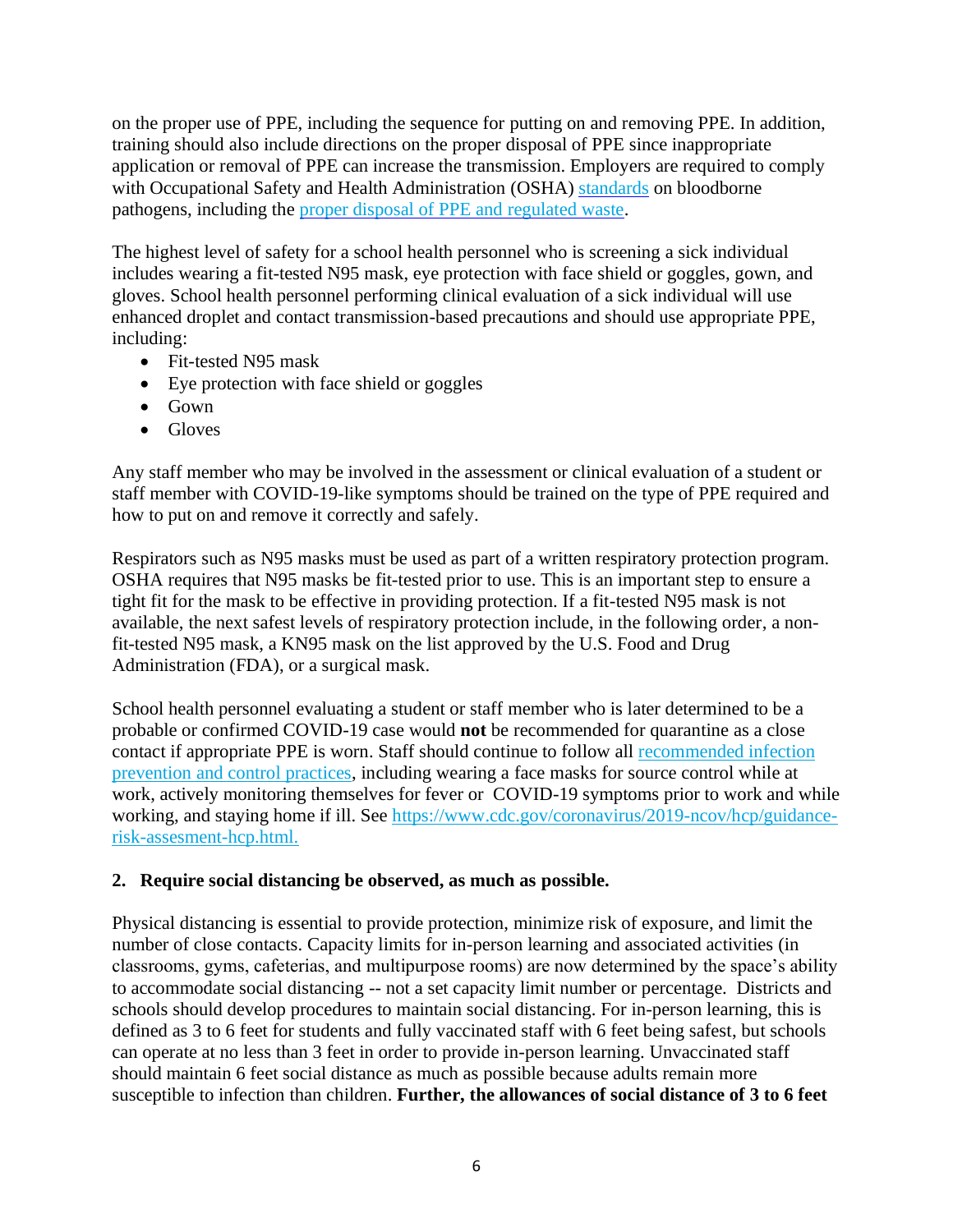**mean schools must ensure universal masking.** Districts and schools may wish to post visual reminders throughout school buildings and lay down tape or other indicators of safe distances in areas where students congregate or line up (e.g., arrival and departure, lunchroom lines, hallways, recess lines, libraries, cafeterias). **Strict adherence to 6 feet social distancing must be maintained and monitored by school staff when face masks are removed in the limited situations listed on page 4.**

Quarantine is still required for close exposure to a confirmed case within 6 feet of the confirmed case for a cumulative period of 15 minutes over 24 hours and not fully vaccinated. See No. 3 on page 8 for additional details on contact tracing. Districts and schools should evaluate the burden this could place on in-person learning when social distancing of less than 6 feet is employed, as more students and staff could be considered close contacts to a confirmed case.

Extracurricular activities should follow existing guidance for details on allowable social distancing. Outdoor events, such as outdoor graduation ceremonies, should follow the latest guidance for these types of events, including Phase 4: [Outdoor Seated Spectator Events](http://dph.illinois.gov/countyschool?county=Henry)  [Guidelines.](http://dph.illinois.gov/countyschool?county=Henry) Indoor events should follow the latest guidance for these types of events, including Phase 4: [Meetings and Social Events.](http://dph.illinois.gov/countyschool?county=Henry) School athletics must comply with the latest [Restore](https://dph.illinois.gov/sites/default/files/All%20Sports%20Policy%20-%20Updated%202_5.pdf)  [Illinois All Sports Policy.](https://dph.illinois.gov/sites/default/files/All%20Sports%20Policy%20-%20Updated%202_5.pdf) Further specific guidance may come from ISBE and IDPH.

Meal times represent one of the highest-risk settings within the school. Masks are removed and the act of eating and talking, usually with increased projection, can increase transmission risk. Schools must consider the number of students and adults in the classrooms or cafeteria during each breakfast and lunch period and ensure that all individuals maintain social distancing of at least 6 feet when masks are removed for eating, and 6 to no less than 3 feet when masks can be worn during the process of serving food, disposal, and leaving the cafeteria.

Districts and schools may wish to consider "staggering" schedules for arrivals/dismissals, hall passing periods, mealtimes, bathroom breaks, etc. to ensure student and staff safety. Staff and students should abstain from physical contact, including, but not limited to, handshakes, high fives, hugs, etc.

Staff break areas should be arranged to facilitate social distancing. Break times should be staggered to minimize exposure while eating with face mask off near others.

Evidence suggests that staff-to-staff transmission is more common than transmission from students to staff, staff to student, or student to student.<sup>7,8,9,10,11</sup> Districts and schools must address staff-to-staff transmission and limit these exposures. Nonessential exposures among staff should be minimized, including both social and professional meetings. Measures to prevent transmission among staff, including promotion of COVID-19 precautions outside of the school and vaccination, will likely reduce in-school transmission.<sup>12</sup>

[Cohorts](https://www.cdc.gov/coronavirus/2019-ncov/community/schools-childcare/schools-faq.html) (or "pods") are groups of students -- and sometimes teachers or staff -- that stay together throughout the school day to minimize exposure to other individuals in the school environment. Cohorts should remain as static as possible by having the same group of students stay with the same teachers or staff (all day for young children, and as much as possible for older children). If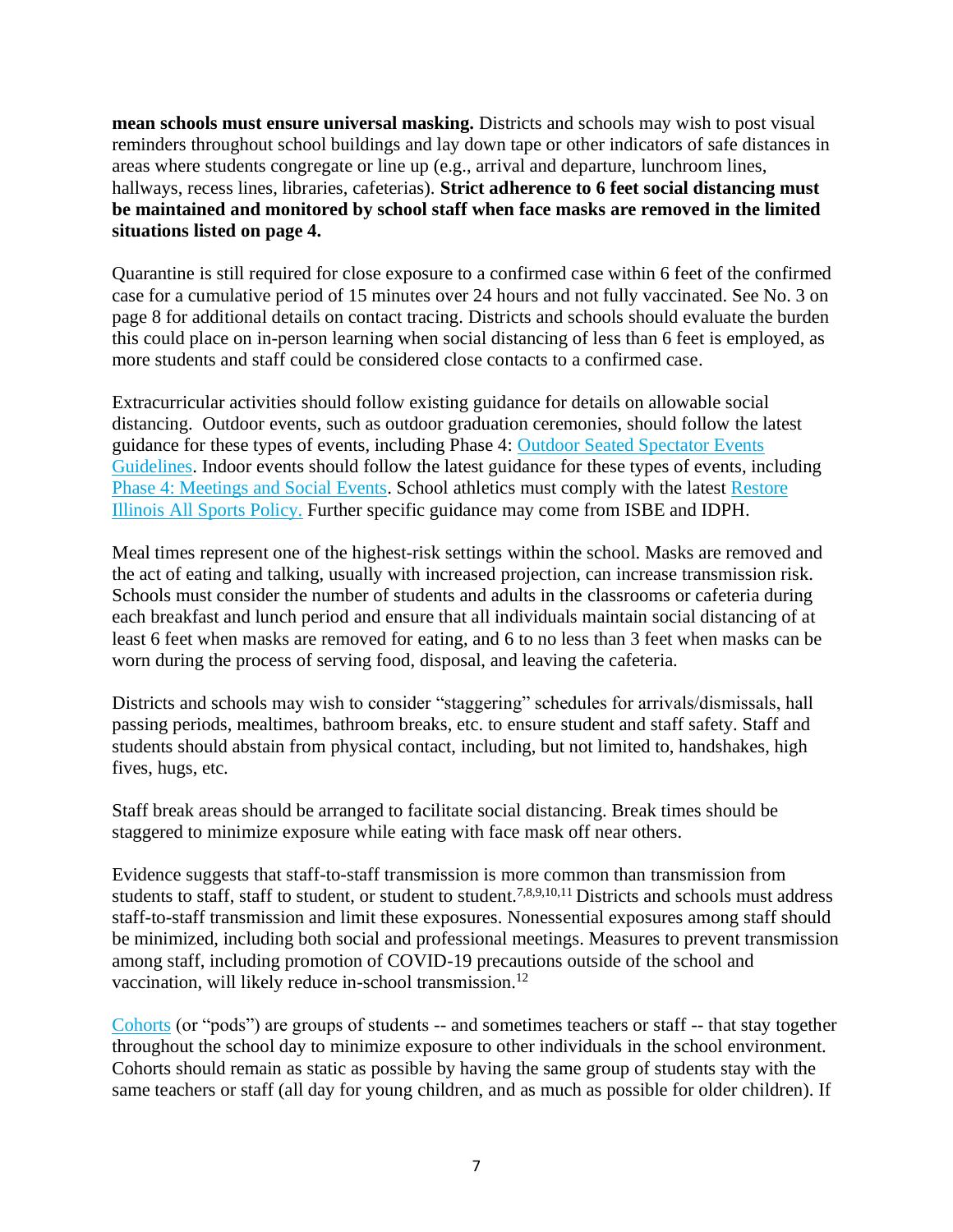<span id="page-9-0"></span>additional space is needed to support cohorting, consider all available safe spaces in school and community facilities. Limit mixing between cohorts.

It is important to consider services for students with disabilities, English Learners, and other disadvantaged students when developing cohorts so that such students may receive services within the cohort, but also to assure adherence to equity, integration, and other requirements of civil rights laws, including federal disability laws. If itinerant staff (e.g., speech language pathologists, Title I targeted assistance teachers) are required to provide services within existing cohorts, mitigation measures should be taken to limit the potential transmission of SARS-CoV-2 infection, including providing face masks and any necessary PPE for staff and children who work with itinerant staff. Itinerant staff members should keep detailed contact tracing logs.

Districts and schools may consider increasing social distancing measures when community transmission levels are substantial or high.

## **3. Require contact tracing in combination with isolation of those with suspected or confirmed COVID-19 and quarantine of close contacts, in collaboration with the local health department.**

Individuals who exhibit symptoms should be referred to a medical provider for evaluation, treatment, and information about when they can return to school, according to the [IDPH](https://www.isbe.net/Documents/IDPH-COVID19-Exclusion-Decison-Tree.pdf)  [Decision Tree](file:///C:/Users/isbe/AppData/Local/Microsoft/Windows/INetCache/IE/KKDWP1F7/IDPH-COVID19-Exclusion-Decison-Tree.pdf) [\(Spanish translation\)](https://www.dph.illinois.gov/sites/default/files/COVID19/COVID-19%20EXCLUSION%20GUIDANCE%20decis%20treeUpdate142021Spanish.pdf). Confirmed cases of COVID-19 should be reported to the local health department by the school health personnel or designee as required by the [Illinois](ftp://www.ilga.gov/JCAR/AdminCode/077/077006900C02000R.html)  [Infectious Disease Reporting](ftp://www.ilga.gov/JCAR/AdminCode/077/077006900C02000R.html) requirements issued by IDPH. Districts and schools should inform the school community of outbreaks per local and state health department guidelines while maintaining student and staff confidentiality rights. In addition to the previously referenced Decision Tree, schools should also reference IDPH's [Public Health Interim Guidance for Pre-K-](https://www.dph.illinois.gov/sites/default/files/School.Daycare%20Guidance%20COVID%20Cases%20ContactsUpdate10.14.2020.pdf)[12 Schools and Day Care Programs for Addressing COVID-19 \(October 14, 2020\)](https://www.dph.illinois.gov/sites/default/files/School.Daycare%20Guidance%20COVID%20Cases%20ContactsUpdate10.14.2020.pdf) for complete details on procedures for handling children/staff with symptoms, those who test positive, and those who are identified as close contacts, and must be quarantined.

## *Symptom Screenings*

Districts and schools should require self-certification and verification for all staff, students, and visitors prior to entering school buildings. **IDPH and the CDC no longer recommend screenings upon arrival on the school grounds, but schools may continue this practice if preferred.** See the CDC's Screening K-12 Students for Symptoms of COVID-19: Limitations [and Considerations](https://www.cdc.gov/coronavirus/2019-ncov/community/schools-childcare/symptom-screening.html) for rationale regarding this decision.

Individuals who have or self-report a temperature greater than 100.4 degrees Fahrenheit/38 degrees Celsius or currently have known symptoms of COVID-19, such as fever, cough, shortness of breath or difficulty breathing, chills, fatigue, muscle and body aches, headache, sore throat, new loss of taste or smell, vomiting, or diarrhea, may not enter school buildings. Individuals who exhibit or self-report symptoms should be referred to a medical provider for evaluation, treatment, and information about when they can return to school, according to the [Decision Tree for Symptomatic Individuals.](https://www.isbe.net/Documents/IDPH-COVID19-Exclusion-Decison-Tree.pdf)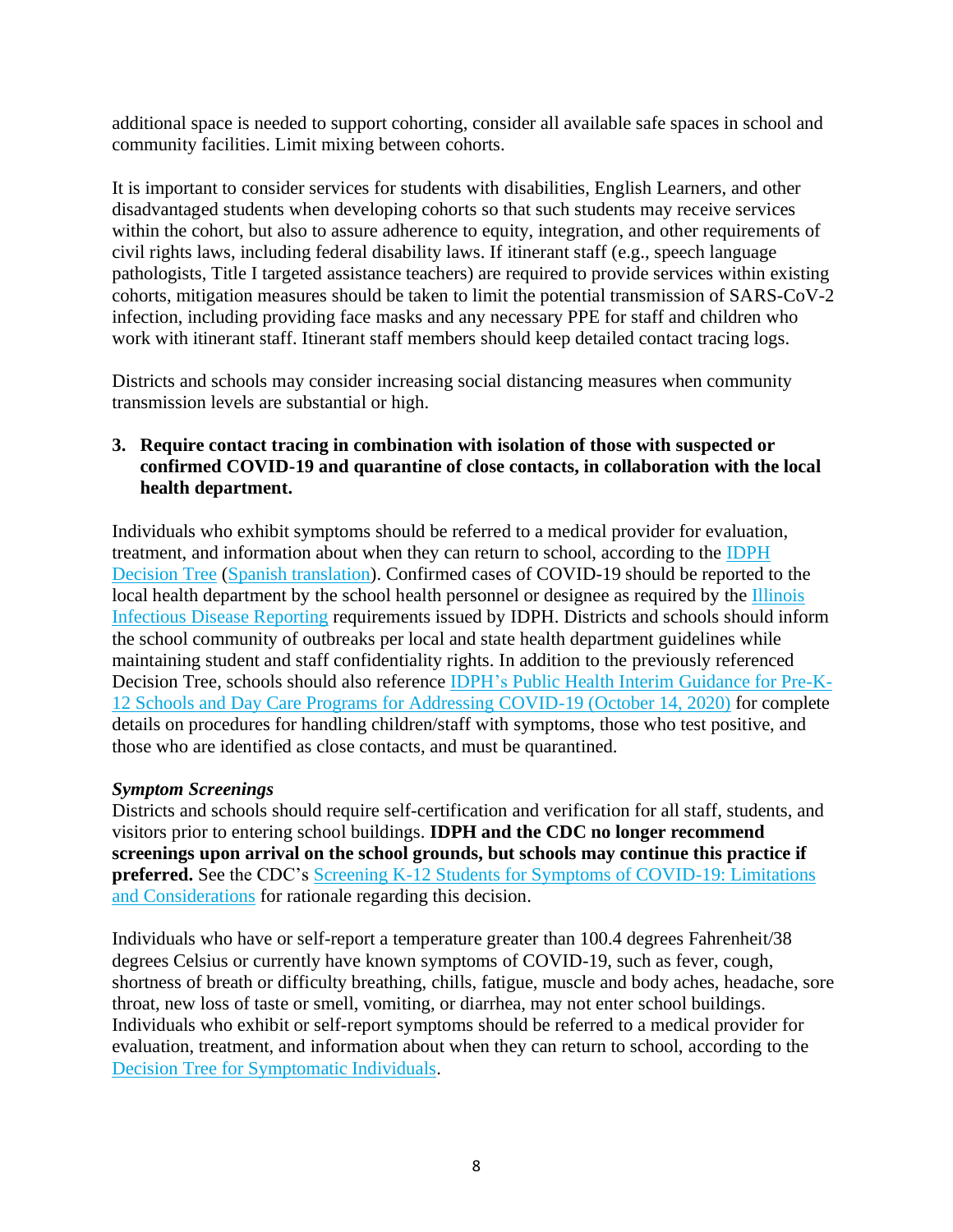A close contact is anyone (with or without a face mask) who was within 6 feet of a confirmed case of COVID-19 (with or without a face mask) for a cumulative total of 15 minutes or more over a 24-hour period during the infectious period. Repeated exposures result in an increased amount of time of exposure; the longer a person is exposed to an infected person, the higher the risk of exposure/transmission. The infectious period of close contact begins two calendar days before the onset of symptoms (for a symptomatic person) or two calendar days before the positive sample was obtained (for an asymptomatic person). If the case was symptomatic (e.g., coughing, sneezing), persons with briefer periods of exposure may also be considered contacts. Persons who have had lab-confirmed COVID-19 within the past 90 days or those fully vaccinated, according to CDC guidelines, are not required to quarantine if identified as a close contact to a confirmed case.

Contact tracing is used by health departments to prevent the spread of infectious diseases. In general, contact tracing involves identifying people who have a confirmed or probable case of COVID-19 (cases) and people who they came in contact with (close contacts) and working with them to interrupt disease spread. This includes asking people with COVID-19 to [isolate](https://www.cdc.gov/coronavirus/2019-ncov/if-you-are-sick/quarantine.html) and their contacts to [quarantine](https://www.cdc.gov/coronavirus/2019-ncov/if-you-are-sick/quarantine.html) at home voluntarily. The local health department will make the final determination on who is to be quarantined and for how long.

Districts and schools, as well as students and families, must work with local public health departments to facilitate [contact tracing](https://www.cdc.gov/coronavirus/2019-ncov/php/open-america/contact-tracing-resources.html) of infectious students, teachers, and staff, and consistent implementation regarding isolation of cases and quarantine of contacts. Schools can prepare and provide information and records to aid in the identification of potential contacts, exposure sites, and mitigation recommendations that are consistent with applicable laws, including those related to privacy and confidentiality. Health department collaboration with K-12 school administration to obtain contact information of other individuals in shared rooms, class schedules, shared meals, or extracurricular activities will expedite contact tracing. Health departments should ensure that schools that remain open have a sufficient number of contact tracers to complete case investigation and notify contacts within 48 hours of a positive test result.

Case investigation and contact tracing are essential interventions in a successful, multipronged response to COVID-19 and should be implemented along with other mitigation strategies. As K-12 schools resume in-person learning, case investigation and contact tracing with staff, teachers, and students should be part of a crucial strategy to reduce further transmission once a case is identified. Case investigation and contact tracing help to prevent further transmission of disease by separating people who have (or may have) COVID-19 from people who do not. Prompt identification, voluntary self-quarantine, and monitoring of those contacts exposed to COVID-19 can effectively break the chain of transmission and prevent further spread of the virus in a community.

Schools should institute a tracking process to maintain ongoing monitoring of individuals excluded from school because they have COVID-19-like symptoms, have been diagnosed with COVID-19, or have been exposed to someone with COVID-19 and are in quarantine. Tracking ensures CDC and local health authority criteria for discontinuing home isolation or quarantine are met before a student or staff member returns to school. Tracking methods include checking in with the school health personnel upon return to school to verify resolution of symptoms and that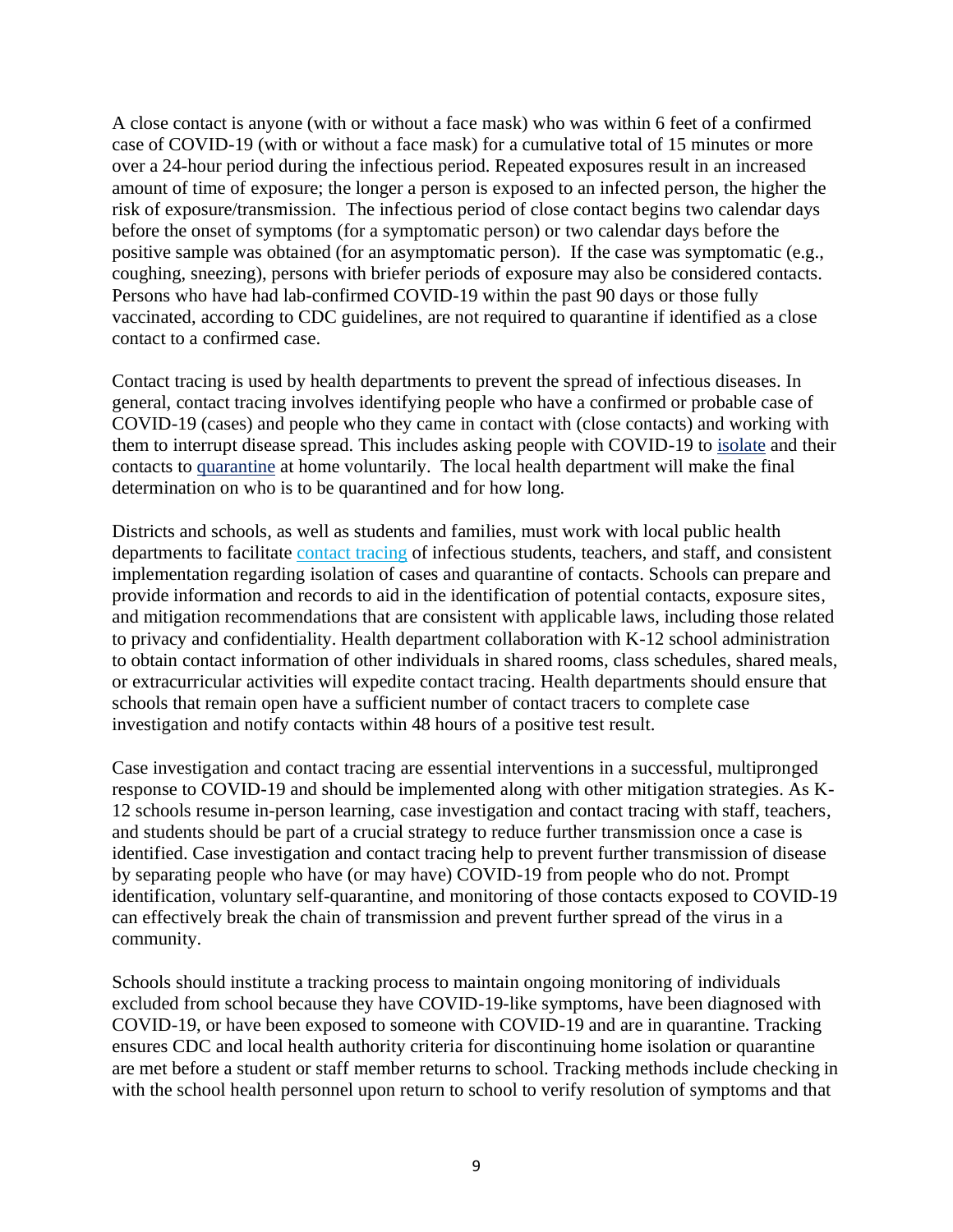<span id="page-11-0"></span>any other criteria for discontinuation of quarantine have been met. Tracking should take place prior to a return to the classroom. Schools should communicate this process to all members of the school community prior to the resumption of in-person learning. This communication should be translated into the languages appropriate for the communities served.

Monitoring of continual communicable disease diagnoses and monitoring of student and staff absenteeism should occur through collaboration of those taking absence reports and school nurses/school health personnel. Employees and families must be encouraged to report specific symptoms, COVID-19 diagnoses, and COVID-19 exposures when reporting absences. Districts and schools should maintain a current [list of community testing sites](http://www.dph.illinois.gov/testing) to share with staff, families, and students. Districts and schools must be prepared to offer assistance to local health departments when contact tracing is needed after a confirmed case of COVID-19 is identified. This may include activities such as identifying the individual's assigned areas and movement throughout the building.

## Recommendations for Travelers

Travel increases chances of spreading and getting COVID-19. Details on COVID Travel Recommendations by Destination can be found on [CDC's Travel Page.](https://www.cdc.gov/coronavirus/2019-ncov/travelers/map-and-travel-notices.html) The CDC currently requires testing of all international travelers before they enter the United States. Additionally, wearing a mask is required when traveling in, out of, or within the United States on any public conveyance, as well as in airports and public transport stations. The CDC also recommends that travelers:

- [Get tested](https://www.cdc.gov/coronavirus/2019-ncov/travelers/testing-air-travel.html) three to five days after travel AND stay home for seven days after travel.
	- o Even with a negative test, travelers should stay home for the full seven days.
- If you don't get tested, it's safest to stay home for 10 days after travel.

Local health departments may have additional requirements for travelers and should be consulted with any questions about travel restrictions. For the most current travel recommendations, visit the [CDC's Travel Page.](https://www.cdc.gov/coronavirus/2019-ncov/travelers/map-and-travel-notices.html) Although the local health department will not issue formal quarantine orders for travelers (unless testing positive), districts and schools are encouraged to request testing and quarantine from any students returning from travel.

## **4. Require an increase in schoolwide cleaning and disinfection and maintenance of healthy environments.**

Districts and schools should develop sanitation procedures per recommendations of the [CDC,](https://www.cdc.gov/coronavirus/2019-ncov/community/schools-childcare/clean-disinfect-hygiene.html) IDPH, and local health departments. More frequent cleaning and disinfection are necessary to reduce exposure. Visibly dirty areas should be scrubbed to remove visible dirt/soilage and then an approved disinfectant should be used to *kill* germs.

Clean frequently touched surfaces (e.g., door handles/knobs, desktops/tabletops, countertops, light switches, pencil sharpeners, computer keyboards, hands-on learning items, phones, toys, cubbies/coat and backpack areas, sinks and faucets, buses/vans) on a daily basis. Cloth toys or other cloth material items that cannot be disinfected should not be used.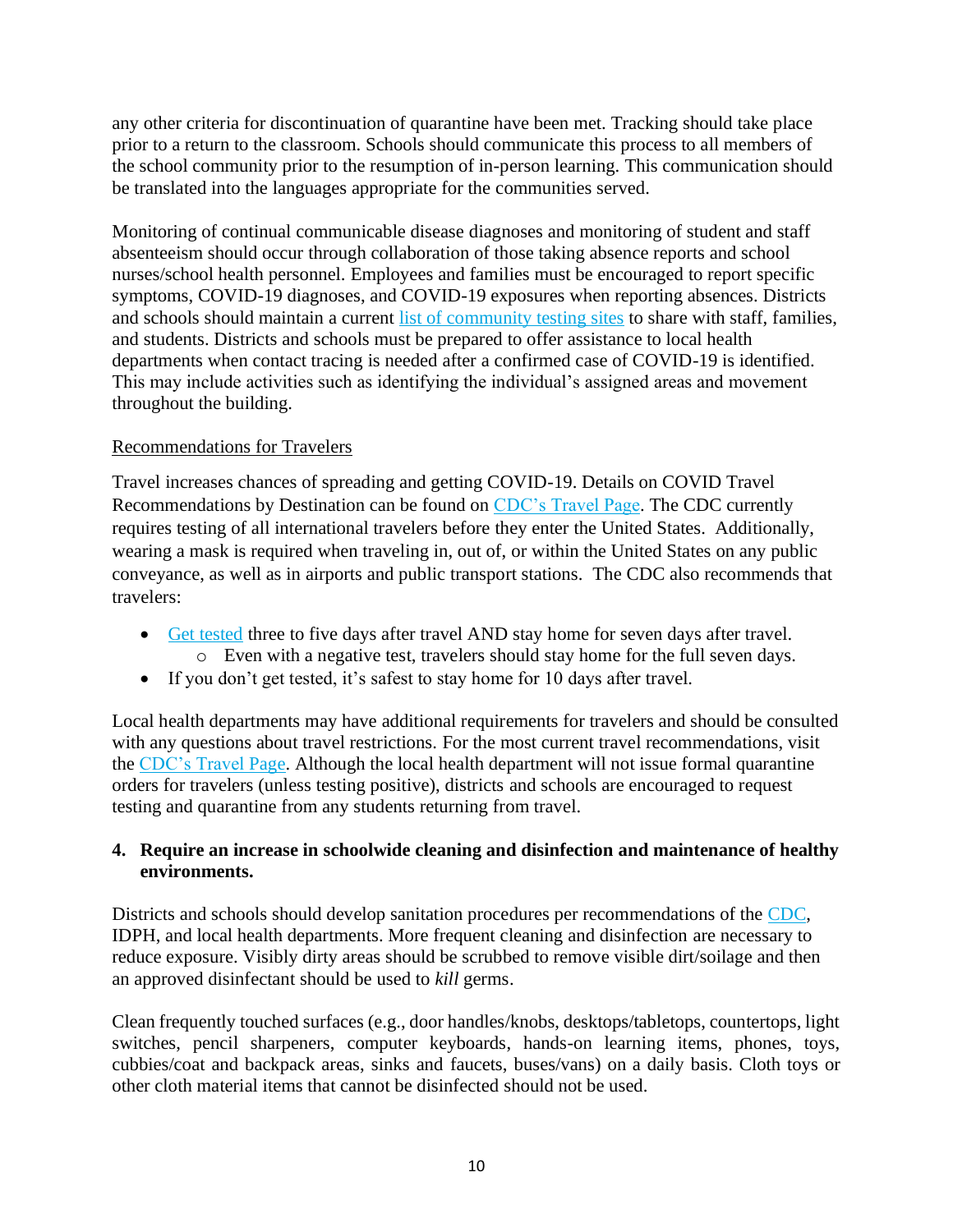Determine means to sanitize soft surfaces, such as carpeted areas, rugs and curtains. Clean with an approved soap/disinfectant for the surface area. Launder at high temperatures, if possible, and dry. If cleaning with soap and water is not feasible, disinfect with a household disinfectant that has been registered with the Environmental Protection Agency (EPA) and follow contact times on the label. Districts and schools may wish to revisit and revise any green cleaning policies. Vacuum as usual.

Districts and schools may wish to consider posting scheduled cleaning times and maintain appropriate documentation upon the completion of cleaning.

Ensure that [EPA-approved disinfectants](https://www.epa.gov/pesticide-registration/list-n-disinfectants-use-against-sars-cov-2) for use against the coronavirus are available to staff responsible for cleaning. If not available, consult your local health department for guidance on alternative disinfectants.

- Gloves and other appropriate [personal protective equipment](https://www.osha.gov/SLTC/covid-19/controlprevention.html#health) must be used during cleaning and disinfection. Ensure that appropriate PPE is made available to and used by staff, as appropriate, based on job-specific duties and risk of exposure.
- Always follow label directions.
- Allow the required wet contact time.
- Keep all disinfectants out of the reach of children.
- Do not mix bleach or other cleaning products and disinfectants together.

Areas used by an individual with COVID-19-like symptoms (e.g., examination room in the school health personnel's office) should be closed off for as long as practical before beginning cleaning and disinfection to minimize potential for exposure to respiratory droplets. Outside doors and windows should be opened to increase air circulation in the area. If possible, wait up to 24 hours before beginning cleaning and disinfection. Environmental cleaning staff should clean and disinfect all areas (e.g., offices, bathrooms, and common areas) used by the ill persons with COVID-19-like symptoms, focusing especially on frequently touched surfaces. Most common EPA-registered household disinfectants should be effective for disinfection. A list of products that are EPA-approved for use against the virus that causes COVID-19 is available [here.](https://www.epa.gov/pesticide-registration/list-n-disinfectants-use-against-sars-cov-2) Personnel performing environmental cleaning should use PPE, including a fit-tested N95 mask, eye protection with face shield or goggles, gown, and gloves. Improve [ventilation](https://www.cdc.gov/coronavirus/2019-ncov/community/ventilation.html) to the extent possible, including some or all of the following activities:

- Increase outdoor air ventilation, using caution in highly polluted areas.
	- o When weather conditions allow, increase fresh outdoor air by opening windows and doors. Do not open windows and doors if doing so poses a safety or health risk (e.g., risk of falling, triggering asthma symptoms) to children using the facility.
	- o Use child-safe fans to increase the effectiveness of open windows. Position fans securely and carefully in or near windows so as not to induce potentially contaminated airflow directly from one person over another. Strategically place fans to help draw fresh air into the classroom from open windows or to blow air from the classroom out open windows.
	- o Decrease occupancy in areas where outdoor ventilation cannot be increased.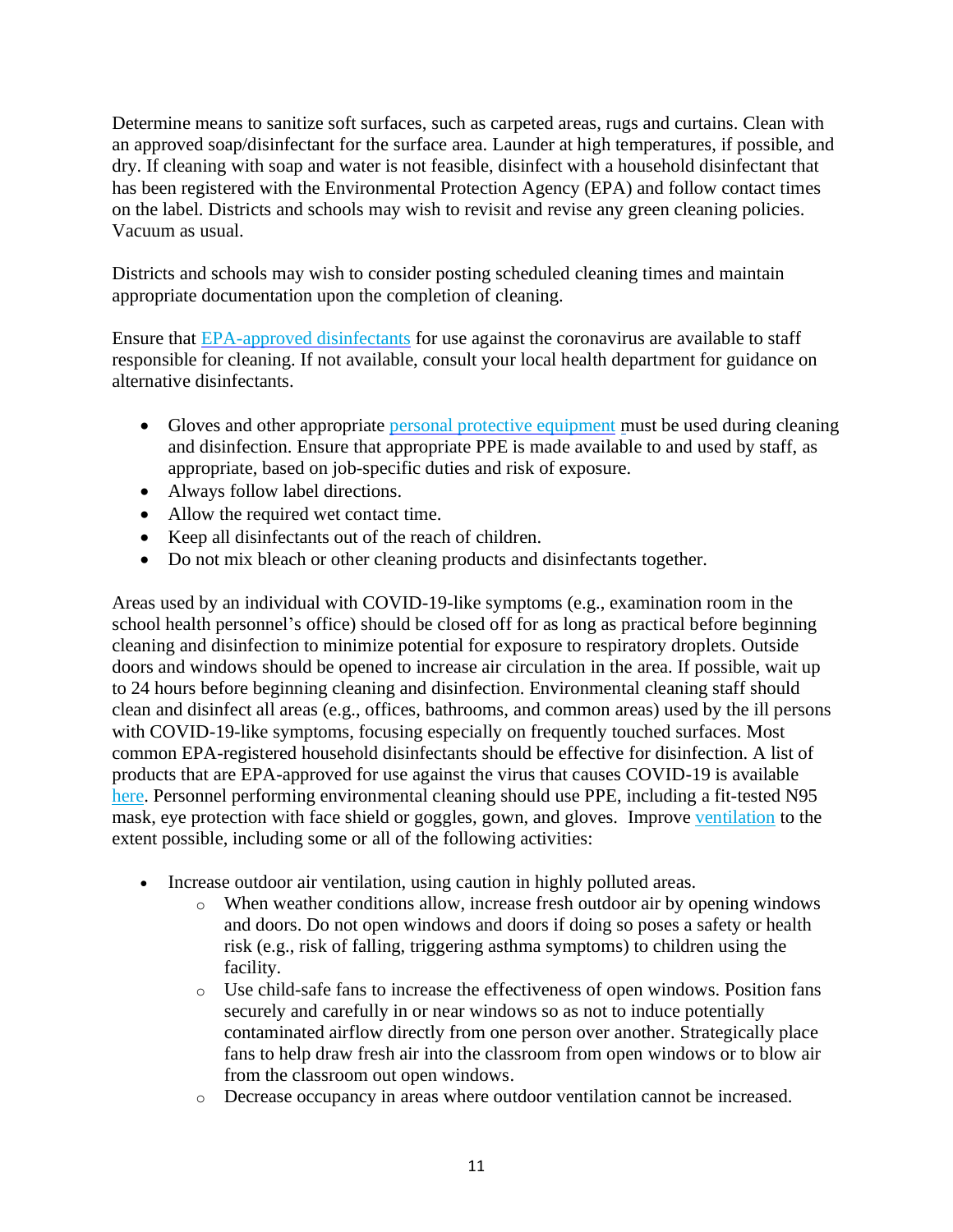- <span id="page-13-0"></span>• Ensure ventilation systems operate properly and provide acceptable indoor air quality for the current occupancy level for each space.
- Increase total airflow supply to occupied spaces, when possible.
- Disable demand-controlled ventilation controls that reduce air supply based on occupancy or temperature during occupied hours.
- Further open minimum outdoor air dampers to reduce or eliminate heating, ventilation, and air conditioning (HVAC) air recirculation. In mild weather, this will not affect thermal comfort or humidity. However, this may be difficult to do in cold, hot, or humid weather.
- Improve central air filtration:
	- o [Increase air filtration](https://www.ashrae.org/technical-resources/filtration-disinfection#mechanical) to as high as possible without significantly diminishing design airflow.
	- o Inspect filter housing and racks to ensure appropriate filter fit and check for ways to minimize filter bypass
	- o Check filters to ensure they are within service life and appropriately installed.
- Consider running the HVAC system at maximum outside airflow for two hours before and after the school is occupied.
- Ensure restroom exhaust fans are functional and operating at full capacity when the school is occupied.
- Inspect and maintain local exhaust ventilation in areas such as restrooms, kitchens, cooking areas, etc.
- Use portable high-efficiency particulate air fan/filtration systems to help enhance air cleaning (especially in higher risk areas, such as the health office).
- Generate clean-to-less-clean air movement by re-evaluating the positioning of supply and exhaust air diffusers and/or dampers (especially in higher risk areas, such as the health office).
- Consider using ultraviolet germicidal irradiation as a supplement to help inactivate the virus that causes COVID-19, especially if options for increasing room ventilation are limited.
- Consider that ventilation is also important on school buses.

Other measures to maintain a healthy environment include decreasing use of shared objects (e.g., toys, electronics), modifying layouts (turning desks to face the same direction), installing physical barriers (sneeze guards and partitions), and closing communal shared spaced (dining halls and playgrounds). For additional recommendations, refer to Operating schools during [COVID-19: CDC's Considerations.](https://www.cdc.gov/coronavirus/2019-ncov/community/schools-childcare/schools.html)

## *Cafeterias/Food Service*

Cafeterias represent one of the highest-risk settings within the school. Masks are removed and the act of eating and talking, usually with increased projection, can increase transmission risk. Schools must consider the number of students and adults in the cafeteria during each breakfast and lunch period and ensure that all individuals maintain social distancing of at least 6 feet when eating, and 3 to 6 feet and masked during the process of serving food, disposal, and leaving the cafeteria.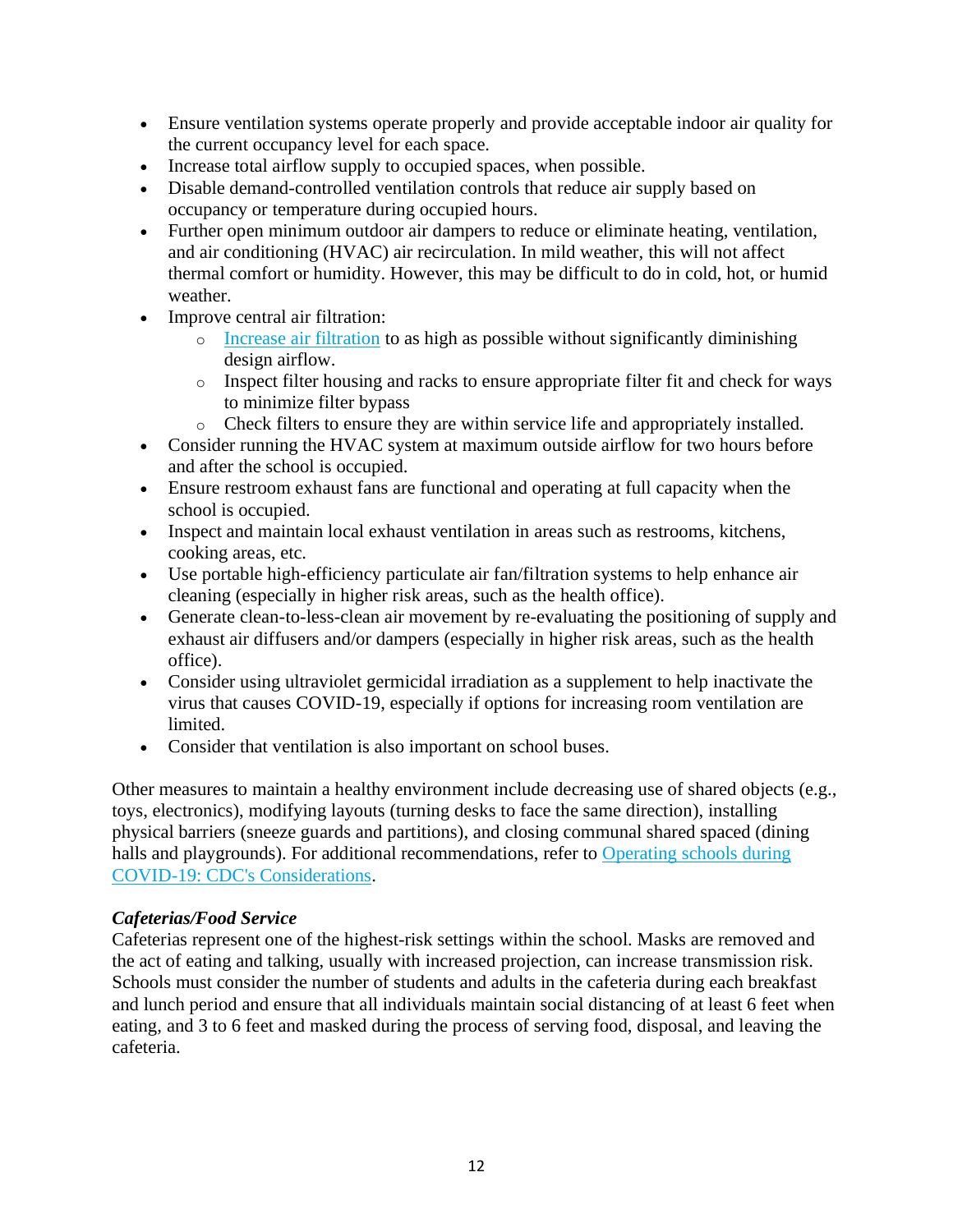<span id="page-14-0"></span>If possible, tables should be forward facing with students sitting facing the same direction. Students should have assigned seats and sit with the same group each day. Supervision and monitoring must be in place and should be adequate to provide comprehensive observation. Modify layouts to reduce crowding and encourage social distancing (3 to 6 feet). Prioritize outdoor seating and distribution methods as much as possible. If possible, implement touchless methods for counting and claiming meals (e.g., tally sheets, barcode scanners). Provide [hand](https://www.cdc.gov/coronavirus/2019-ncov/prevent-getting-sick/hand-sanitizer.html)  [sanitizer](https://www.cdc.gov/coronavirus/2019-ncov/prevent-getting-sick/hand-sanitizer.html) with at least 60 percent alcohol for use after handling money, cards, or keypads.

Alternate scheduling or add meal service times to reduce the number of individuals in a cafeteria at one time. Stagger the release of classrooms to the cafeteria to help ensure social distancing while students wait in line. If possible, consider delivering meals to classrooms where social distancing of 6 feet can be accommodated, or having students eat outdoors while ensuring social distancing is implemented. If students eat in the classroom, consider how an allergy-free area will be provided, as needed. Additionally, the room should be disinfected after eating prior to resuming classroom activities.

Meals should be individually plated. Buffets, salad bars, and the sharing of food and utensils should be prohibited. Ensure that students are served all items, including items such as milk and fresh fruits, rather than having students help themselves. Consider using disposable food service items (e.g., utensils, dishes). Ensure regular precautions are taken regarding [food allergies](https://www.cdc.gov/healthyschools/foodallergies/pdf/13_243135_A_Food_Allergy_Web_508.pdf) and dietary needs. If disposable items are not available, ensure that all non-disposable food service items are handled with gloves and washed with dish soap and hot water or in a dishwasher.

Areas where students consume meals should be thoroughly cleaned and disinfected between groups and after meals. Food service personnel must use appropriate PPE, including gloves and face masks, while preparing and distributing food. Frequent hand hygiene should be required. Individuals should [wash their hands](https://www.cdc.gov/handwashing/when-how-handwashing.html) after removing their gloves or after directly handling food service items that have been used.

Hand hygiene must be performed prior to and after eating a meal or consuming any food items. Face masks must be removed during eating, so it is important to ensure 6 feet distance between individuals. Considerations also should be given to food consumed during times other than mealtimes, such as by preschool students.

Communicate clear mealtime expectations with students and staff and ensure monitoring for adherence. Encourage students and other school staff to [wear masks](https://www.cdc.gov/coronavirus/2019-ncov/community/schools-childcare/cloth-face-cover.html) when they are not eating or drinking, especially when social distancing is hard to maintain (e.g., standing in line to discard food). For additional guidance, refer to CDC's [Safely Distributing School Meals During](https://www.cdc.gov/coronavirus/2019-ncov/community/schools-childcare/safely-distributing-meals.html#classroom) [COVID-19.](https://www.cdc.gov/coronavirus/2019-ncov/community/schools-childcare/safely-distributing-meals.html#classroom)

#### *Physical Education, Gymnasiums, Pools, and Locker Rooms*

Physical activity can support students' overall health and well-being and help reduce stress and anxiety. Activities must allow for 6 feet distance between students as much as possible. Face masks must be worn at all times. Districts and schools must consider the risk-level of sports in physical education classes, if applicable, as detailed in the [Restore Illinois All](https://dph.illinois.gov/sites/default/files/All%20Sports%20Policy%20-%20Updated%202_5.pdf) Sports Policy. Educators should select outdoor physical education activities that allow natural social distancing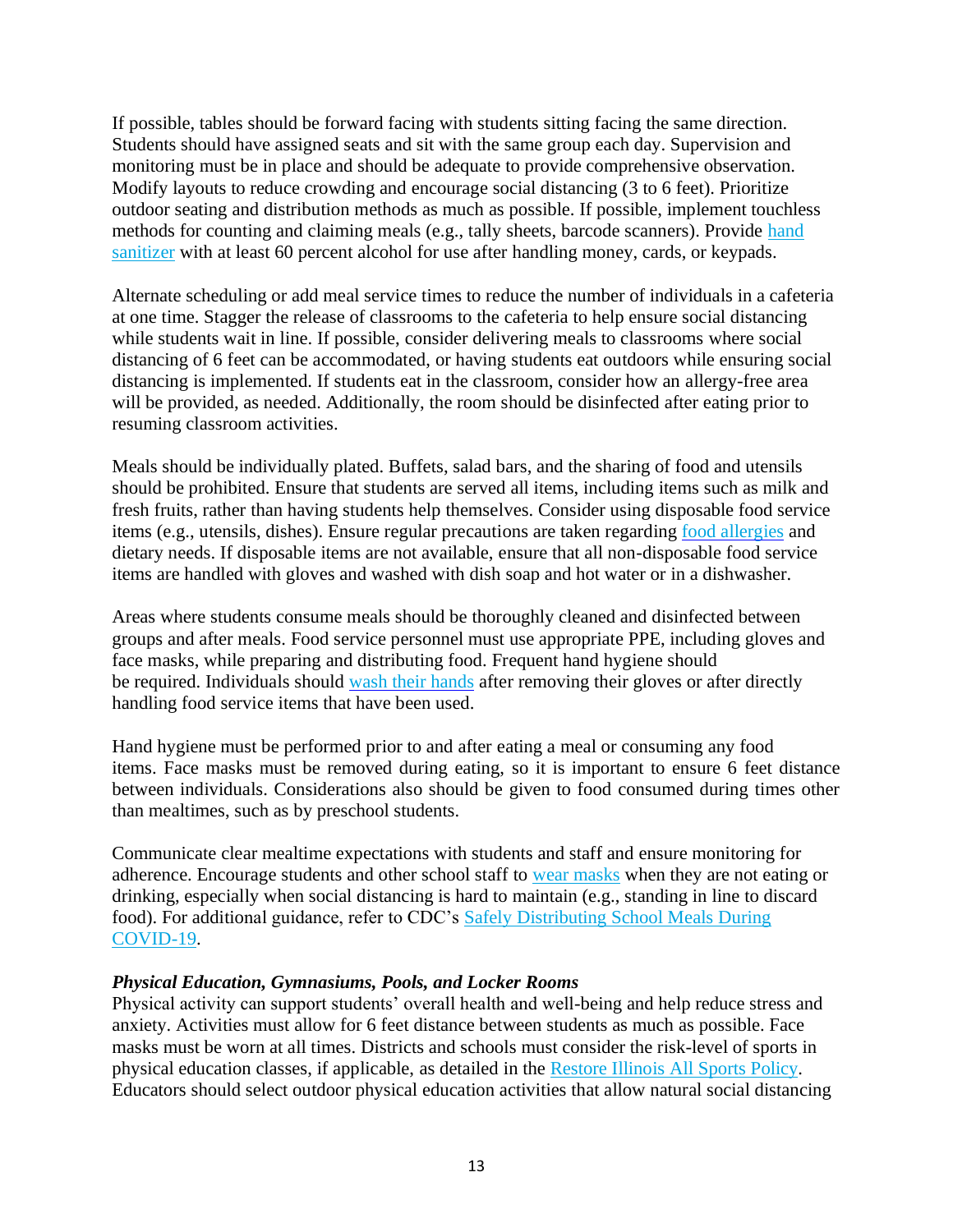<span id="page-15-0"></span>whenever feasible and if weather permits.

If physical education must be taught inside, consider using separate partitions in open spaces, utilizing markings on the gymnasium floor/wall/field to maintain distance between participants. Hand shaking, high fives, or other physical contact is prohibited. It is recommended that educators have access to technology to broadcast instruction to maximize social distancing (e.g., megaphone or microphone).

Districts and schools with pools must follow [IDPH guidance](https://www.dph.illinois.gov/covid19/community-guidance/swimming-facility-guidelines) on swimming facilities.

Districts and schools should consider allowing students to participate in activities without changing clothing. Shoe changes can be done in the classroom prior to arrival in PE. Lockers that are used should not be shared, and showers should not be required for activities.

The use of shared equipment is not recommended. Any shared equipment must be cleaned between each student use and disinfected at the end of each class. Fitness center equipment, such as treadmills, ellipticals, stationary bicycles, weights, etc., should be cleaned and sanitized before and after each class. Focus on frequently touched surfaces, such as keypads, hand weights, handles, etc. Maintaining 6 feet distance between participants may include using only every other treadmill/bicycle or installing dividers between machines or pieces of equipment.

Students and staff should perform hand hygiene at the start and end of each class period or when hands are visibly dirty. Students should also perform hand hygiene after the use of each piece of equipment.

## *Playgrounds*

Playground equipment that is to be used should be monitored, and the number of students using each piece of equipment should be limited. Consider staggering playground times to allow one class in a playground space at one time rather than multiple classes playing together. Maintain appropriate cleaning of playground equipment. Any equipment/items that cannot be cleaned should not be utilized. Discourage the sharing of toys. High-touch surfaces made of plastic/metal, such as swings/slides, railings, and other play structures, should be cleaned routinely and disinfected as per the most recent [CDC guidance.](https://www.cdc.gov/coronavirus/2019-ncov/downloads/php/CDC-Activities-Initiatives-for-COVID-19-Response.pdf?CDC_AA_refVal=https%3A%2F%2Fwww.cdc.gov%2Fcoronavirus%2F2019-ncov%2Fdownloads%2Fphp%2Fcdc-activates-initiatives.html)

Students should perform hand hygiene prior to touching playground equipment and upon return from the playground.

## *Field Trips*

Decisions regarding whether to sponsor field trips will remain at the discretion of local school boards and superintendents, in consultation with local departments of public health. Districts and schools may choose to sponsor field trips virtually or in-person in a way that prioritizes the health and safety of participants and complies with the public health guidelines for schools (e.g., use of face masks, capacity limits, social distancing, contact tracing, and increased cleaning and disinfection). Whenever possible, outdoor field trips are encouraged.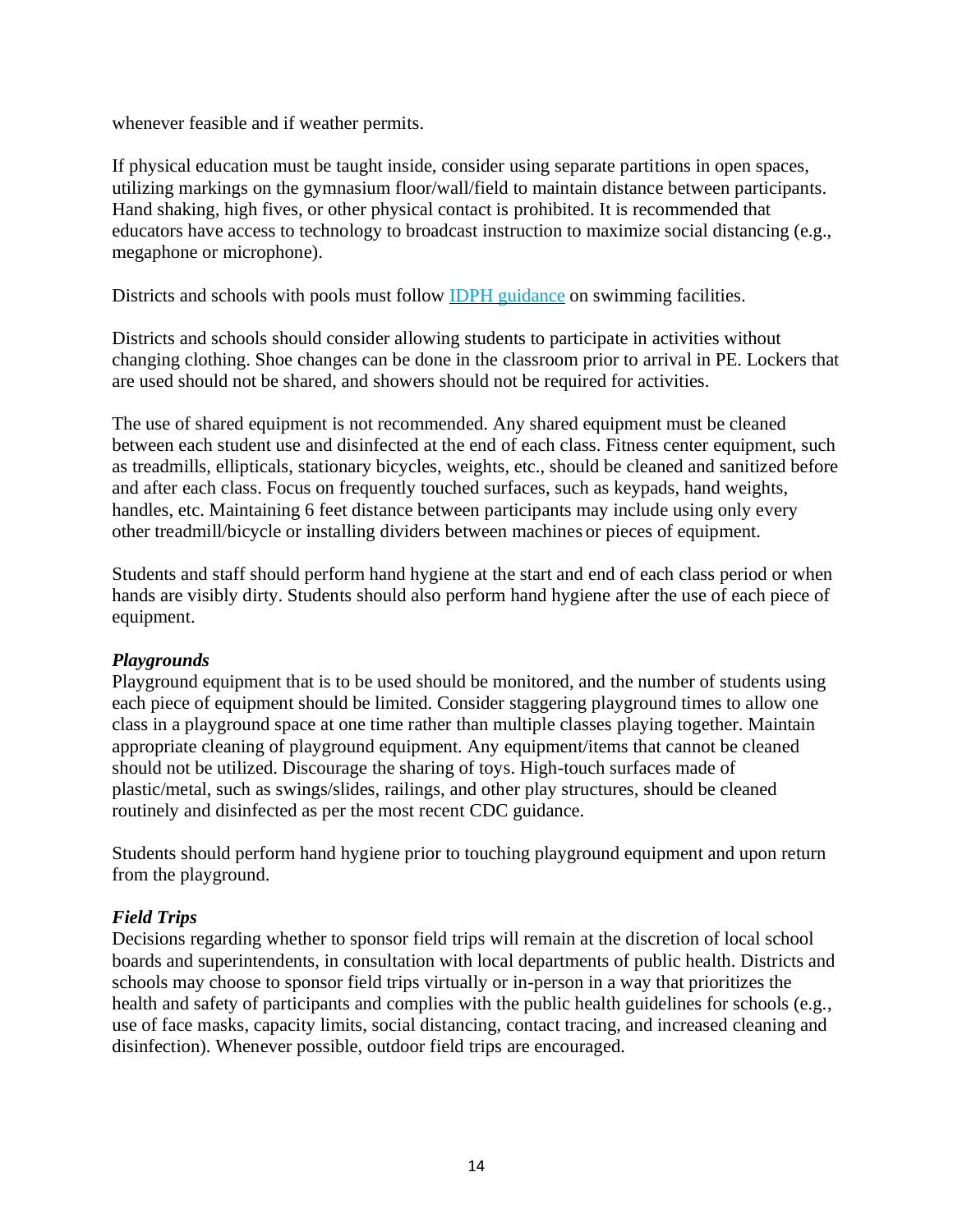#### <span id="page-16-0"></span>**5. Require promotion and adherence to handwashing and respiratory etiquette.**

Districts and schools should encourage frequent and proper handwashing. Ensure availability of supplies, such as soap and paper towels, hand sanitizer, tissues, etc., for all grade levels and in all common areas of the building. Cloth towels should not be used. Handwashing with soap and water is always the first recommended line of defense, but where this is not feasible or readily accessible, the use of hand sanitizer with at least 60 percent alcohol may be used. Districts and schools should be cognizant of any students or staff members with sensitivities or allergies to hand sanitizer or soap and ensure easy access to alternative handwashing stations.

Hands should be washed often with soap and water for 20 seconds. Consider ways to build routines for hand hygiene into the school day. It is recommended that hand hygiene is performed upon arrival to and departure from school; after blowing one's nose, coughing, or sneezing; following restroom use or diaper changes; before food preparation or before and after eating; before/after routine care for another person, such as a child; after contact with a person who is sick; upon return from the playground/physical education; and following glove removal. Districts and schools should determine any "hot spots" where germ transmission may easily occur and ensure hand sanitation/handwashing supplies are readily available.

Additionally, districts and schools should adhere to recommendations for safe hand sanitizer use, including:

- Alcohol-based hand sanitizers should be used under adult supervision with proper child safety precautions and stored out of reach of young children to reduce unintended, adverse consequences. It will be necessary to ensure that students do not ingest hand sanitizer or use it to injure another person.
- Alcohol-based hand sanitizers must be properly stored which includes away from high temperatures or flames – in accordance with National Fire Protection Agency recommendations.
- Hand sanitizers are not effective when hands are visibly dirty. Use soap and water to clean visibly soiled hands.
- Alcohol-based hand sanitizers do not remove allergenic proteins from the hands.
- Staff preparing food in the cafeteria/kitchen should ALWAYS wash their hands with soap and water. The IDPH Food Service Sanitation Code does not allow persons who work in school cafeteria programs to use hand sanitizers as a substitute for handwashing.
- The FDA controls sanitizers as over-the-counter drugs because they are intended for topical antimicrobial use to prevent disease in humans.

Educate staff and students on healthy hygiene and handwashing to prevent the spread of infection. Monitor to ensure adherence among staff and students. Schools may wish to post handwashing posters in the bathrooms, hallways, classrooms, and other areas, as appropriate. See CDC's Handwashing: [Clean Hands Save Lives](https://www.cdc.gov/handwashing/posters.html) for free resources. Ensure availability of resources for teachers, school health personnel, and other staff members so they can appropriately train students or review handwashing procedures. Various [classroom lesson,](https://www.cdc.gov/handwashing/training-education.html)  [activities, and resources](https://www.cdc.gov/handwashing/training-education.html) are available.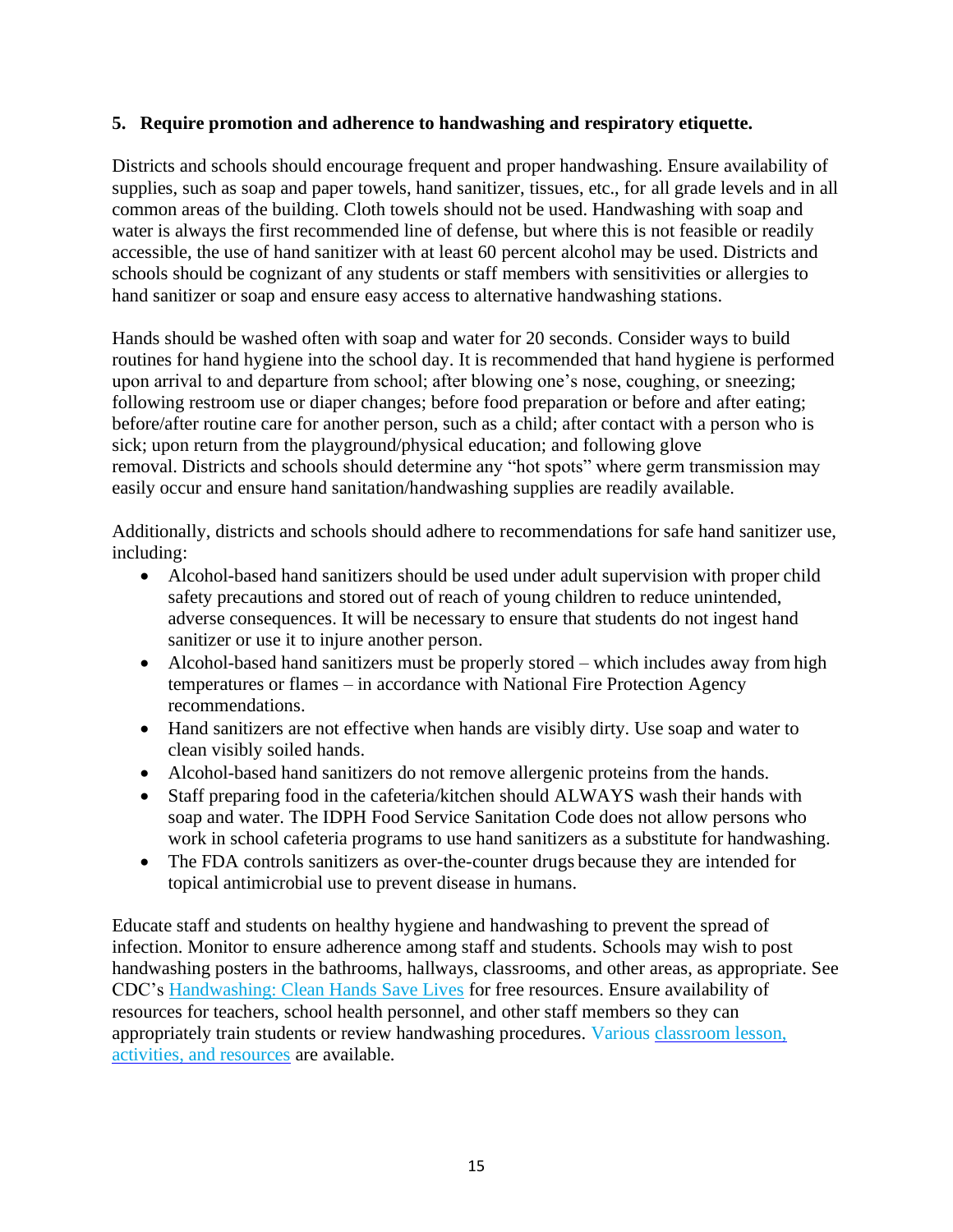<span id="page-17-0"></span>Respiratory etiquette should be taught and reinforced frequently. Respiratory etiquette practices include masking the nose and mouth with a tissue when coughing or sneezing, disposing of the used tissue in a trash receptacle, and then immediately washing hands. If wearing a mask, turn away from others and cough/sneeze into the crook of the elbow. If the mask become moist, soiled, or torn, it should be replaced with a clean, dry mask. Districts and schools should also consider [additional signage](https://www.cdc.gov/coronavirus/2019-ncov/downloads/cover-your-cough_poster.pdf) to display on the correct methods for sneezing and coughing.

Staff and students should be directed and encouraged to avoid touching the face (eye, nose, mouth) to decrease the transmission of COVID-19 or other infectious diseases.

## **Additional Measures to Control the Spread of COVID-19 in Schools**

# *COVID-19 Testing*

Viral testing strategies are increasingly becoming an important part of a comprehensive mitigation approach. Testing is most helpful in identifying new cases to prevent outbreaks, reduce risk of further transmission, and protect students and staff from COVID-19. The [Decision](https://www.isbe.net/Documents/IDPH-COVID19-Exclusion-Decison-Tree.pdf)  [Tree for Symptomatic Individuals](https://www.isbe.net/Documents/IDPH-COVID19-Exclusion-Decison-Tree.pdf) should be used to guide testing approaches of symptomatic staff or students and need for use of a polymerase chain reaction test for confirmation. For additional guidance on testing, including what types of tests are appropriate for use on asymptomatic individuals, please reference the IDPH Interim Guidance on [Rapid Point-Of-Care](https://www.isbe.net/Documents/Guidance-Rapid-POC-Test.pdf)  [Testing for COVID-19 in Community Settings and Schools.](https://www.isbe.net/Documents/Guidance-Rapid-POC-Test.pdf) Schools are encouraged to contact their local health departments for assistance with establishing testing within their buildings, including access to rapid testing kits.

The hierarchy of testing for COVID-19 in schools is first for persons with symptoms of COVID-19, followed by close contacts to a confirmed case, and all staff and students with possible exposure in the context of an outbreak. Testing may also be used for screening purposes. This involves serial testing of asymptomatic persons. Repeat testing of teachers, staff, and students is best used in schools where the risk of transmission is [moderate to high](https://www.cdc.gov/coronavirus/2019-ncov/community/schools-childcare/indicators.html#thresholds) and in collaboration with the local health department to determine the appropriateness of offering repeat testing to randomly selected asymptomatic teachers, staff, and students at the school. Testing teachers and staff should be prioritized over students in any sampling strategy, and older students should be prioritized over younger students. Persons who have recovered from COVID-19 in the past three months should be excluded from random selection. Contact tracing should immediately begin if anyone tests positive for COVID-19.

## *Vaccination*

The State of Illinois has prioritized vaccine distribution to Illinois teachers and other school personnel by placing these individuals in the 1B vaccination priority group. Districts and schools should work with local public health departments to ensure school staff have access to vaccines and ensure that their teachers and staff know they can access vaccines at any of the [several mass](https://illinoisgov.force.com/coronavirus/s/vaccination-location)  [vaccination sites around the state, pharmacies, federally qualified health center,](https://illinoisgov.force.com/coronavirus/s/vaccination-location) and other [providers.](https://illinoisgov.force.com/coronavirus/s/vaccination-location)) Vaccinating teachers and school staff can be considered one layer of mitigation and protection for staff and students. Strategies that minimize barriers to access vaccination for teachers and other frontline workers, such as vaccine clinics at or close to the place of work, are optimal. School officials and health departments should work together to support messaging and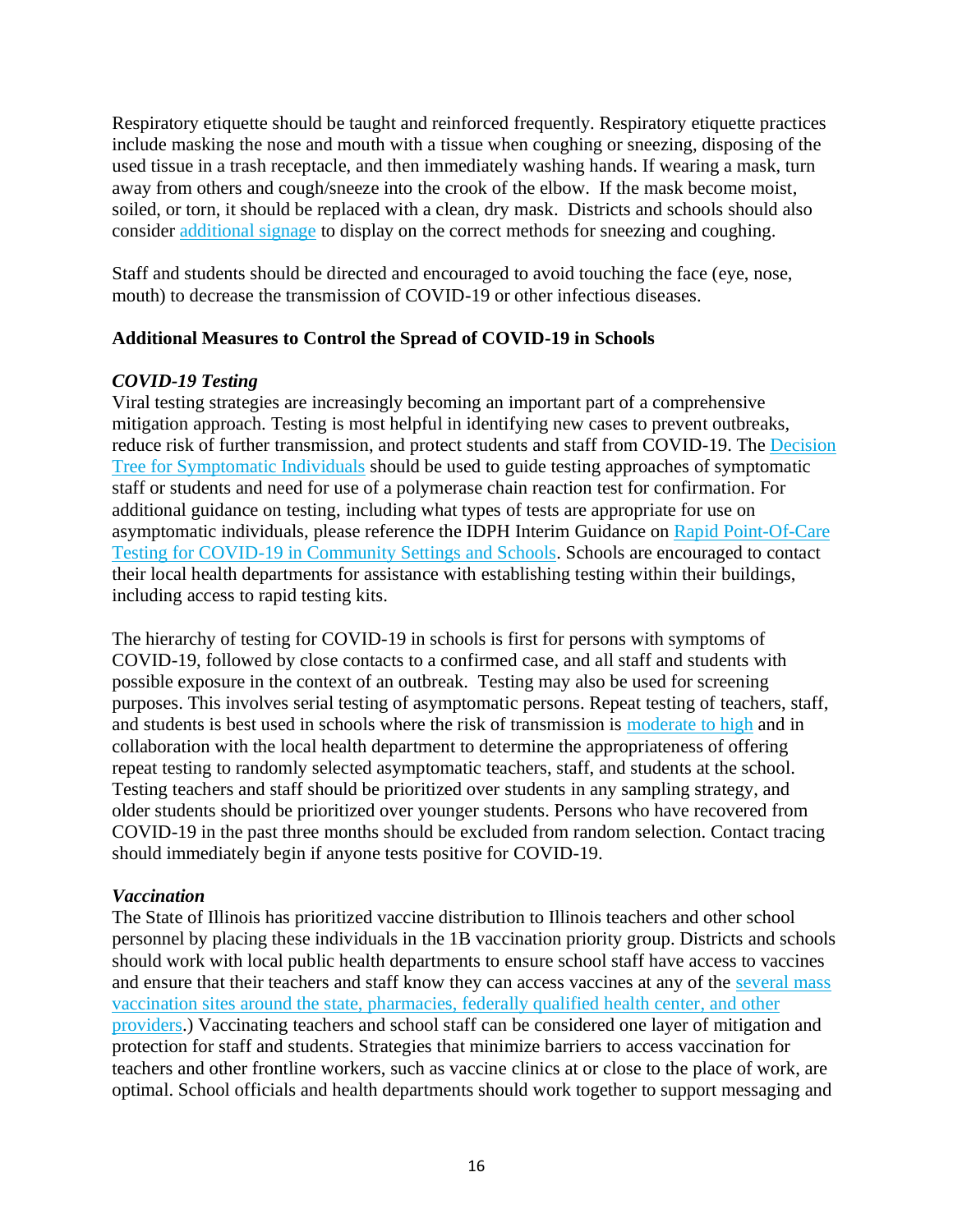<span id="page-18-0"></span>outreach regarding vaccination for members of school communities as they become eligible for vaccination in their jurisdictions. For example, school communication platforms can be leveraged for outreach to older adult family members of students, particularly for students living in multi-generational households. In later phases of vaccination, school communication can facilitate outreach to encourage vaccination of household members of school-age children as they become eligible.

Implementation of essential, layered mitigation strategies will need to continue until we better understand potential transmission among people who received a COVID-19 vaccine and there is more vaccination coverage in the community. In addition, vaccines are not yet approved for use in children under 16 years old. For these reasons, even after teachers and staff are vaccinated, schools need to continue mitigation measures for the foreseeable future, including requiring masks in schools and physical distancing as much as possible.

#### **Operations Strategies for Maintaining In-Person Learning**

Districts and schools should consult with their local public health departments as they transition to and from remote to in-person instruction. The [IDPH's Adaptive Pause and Metrics: Interim](http://www.dph.illinois.gov/covid19/community-guidance/school-guidance)  [School Guidance for Local Public Health Departments](http://www.dph.illinois.gov/covid19/community-guidance/school-guidance) should be referenced when making decisions regarding adaptive pause. "K-12 schools should be the last settings to close after all other mitigation measures in the community have been employed, and the first to reopen when they can do so safely," according to the CDC.

The authors of a [CDC scientific brief,](https://www.cdc.gov/coronavirus/2019-ncov/more/science-and-research/transmission_k_12_schools.html#:~:text=The%20evidence%20to%20date%20suggests,among%20adults%20in%20school%20settings.) [Operational Strategy for K-12 Schools through Phased](https://www.cdc.gov/coronavirus/2019-ncov/community/schools-childcare/operation-strategy.html)  [Mitigation,](https://www.cdc.gov/coronavirus/2019-ncov/community/schools-childcare/operation-strategy.html) conclude that schools are an important part of the infrastructure of communities. They provide safe, supportive learning environments for students and employ teachers and other staff.<sup>[1](https://www.cdc.gov/coronavirus/2019-ncov/more/science-and-research/transmission_k_12_schools.html#ftn-1)</sup> Schools also provide critical services, including school meal programs and social, physical, behavioral, and mental health services.2,3 Schools have indirect benefits to the community, including enabling parents, guardians, and caregivers to work.<sup>2,4</sup> They cite several sources that suggest lower prevalence of disease, susceptibility, and transmission in children - especially those under the age of 10 -- although further studies are needed to further understand this. Further, the authors cite recent studies that have shown in-person learning was not associated with higher levels of transmission when compared to schools without in-person learning. $2,3,4$ 

Health equity disparities also need to be considered when decisions are made to move away from in-person learning. The absence of in-person educational options may disadvantage children from all backgrounds, particularly children in low-resourced communities who may be at an educational disadvantage. These students may be less likely to have access to technology to facilitate virtual learning and more likely to rely on key school-supported resources like food programs, special education and related services, counseling, and after-school programs. Some parents and caregivers may have less-flexible jobs that do not permit staying at home to provide child care and aid with virtual learning if schools are closed to in-person instruction.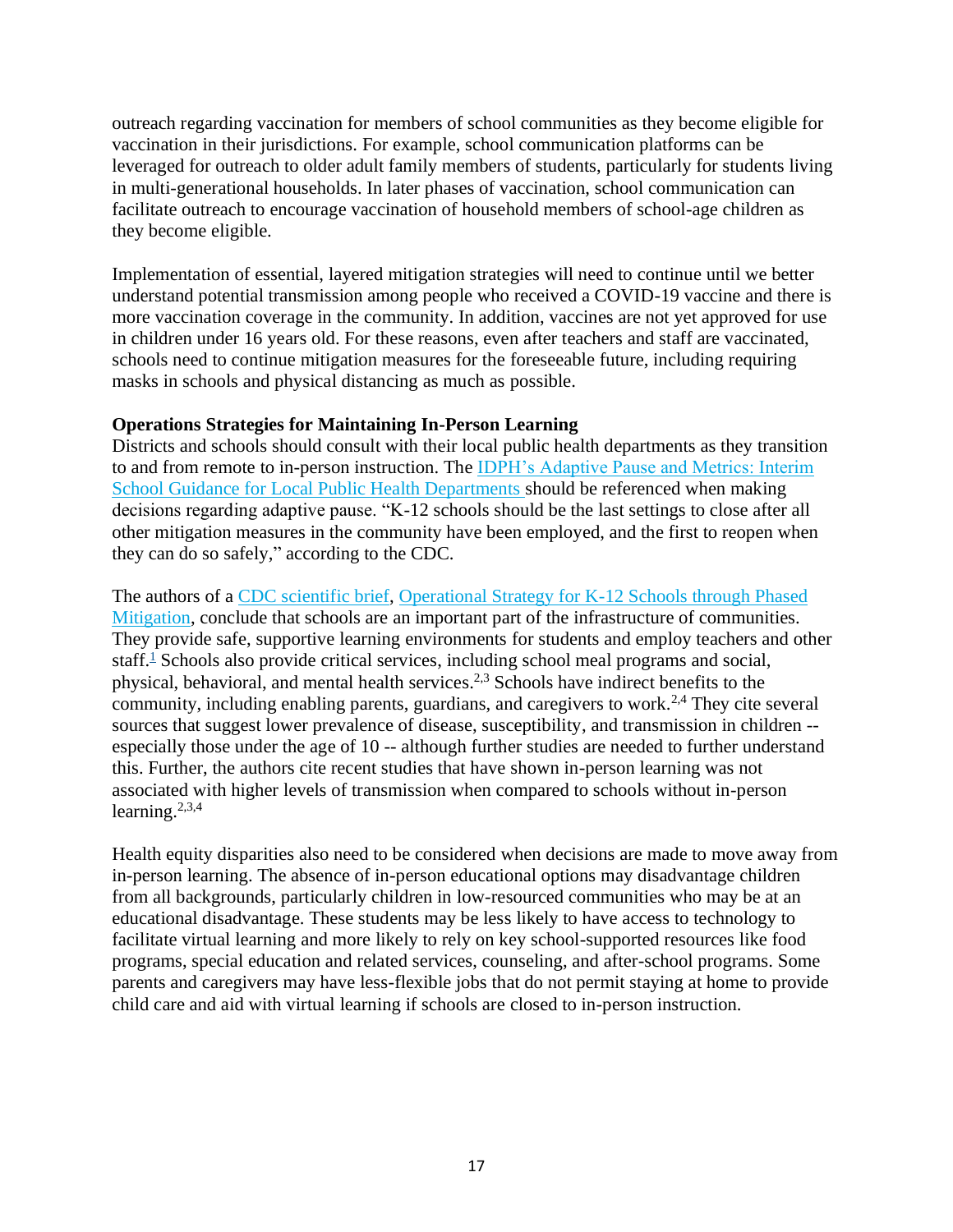IDPH released the [Adaptive Pause and Metrics: Interim School Guidance for Local Health](https://www.isbe.net/Documents/IDPH-Adaptive-Pause-Metrics.pdf)  [Departments](https://www.isbe.net/Documents/IDPH-Adaptive-Pause-Metrics.pdf) in August 2020 to guide districts and schools, in consultation with their local health departments, through decisions about reopening or pausing in-person learning based on available local data on case rates and test positivity. The document also identifies other indicators for temporary movement to remote or hybrid learning due to outbreaks or low adherence in the community to masking, and the importance that adherence.

Further, clusters of cases in schools in Illinois are closely monitored and, when needed, schools are encouraged by their local health departments to close for a period of time, usually two weeks, to contain further spread. This has proven effective.

At this time, IDPH and ISBE intend to continue to recommend usage of the [IDPH Adaptive](http://www.dph.illinois.gov/covid19/community-guidance/school-guidance)  [Pause](file:///C:/Users/isbe/AppData/Local/Microsoft/Windows/INetCache/IE/WP8KER03/IDPH-Adaptive-Pause-Metrics.pdf) document to aid districts and local health departments in determining when schools should implement closures and reopen. The two data elements used in the CDC's model are limited to test positivity rates and cases per 100,000. While both of these data elements are used in IDPH's Adaptive Pause document, they are not used solely to make decisions about closures. These data can be biased by large outbreaks or serial testing in health care and workplaces, and not directly impact risk at school. The IDPH Adaptive Pause approach uses these metrics, but also includes the judgement of local decision-makers and success in implementing mitigation measures before deciding to make changes in school operations. Further, the [scientific brief](https://www.cdc.gov/coronavirus/2019-ncov/symptoms-testing/testing.html) provided by the CDC in support of its recommendations contradicts limiting decision-making to two data sets due to their limitations for conferring transmission risk within a school setting and/or among schoolaged children.

While risk of exposure to COVID-19 in a school may be lower when indicators of community spread are lower, this risk is also dependent upon the implementation of school and community mitigation strategies. If community transmission is low but school and community mitigation strategies are not implemented or inconsistently implemented, then the risk of exposure and subsequent transmission of COVID-19 in a school will increase. Alternately, if community transmission is high, but school and community mitigation strategies are implemented and strictly followed as recommended, then the risk of transmission of COVID-19 in a school will decrease. Schools and districts should work closely with their local health departments to determine when it is safe to reopen or stay open based on both data and the school's ability to implement essential, layered mitigation strategies (CDC: [Operational Strategies for K-12 schools](https://www.cdc.gov/coronavirus/2019-ncov/community/schools-childcare/operation-strategy.html)  [through Phased Mitigation\)](https://www.cdc.gov/coronavirus/2019-ncov/community/schools-childcare/operation-strategy.html).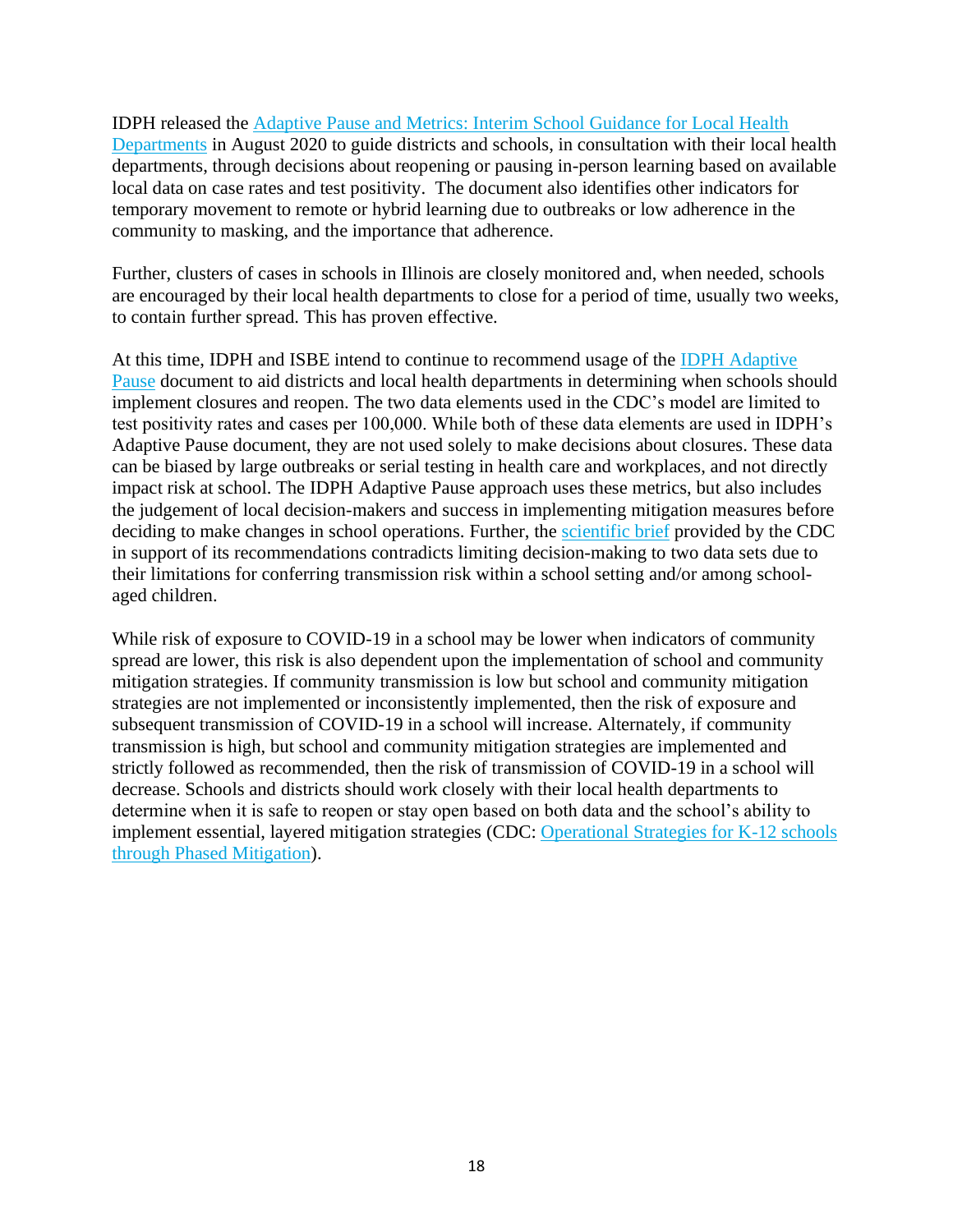#### **References**

<span id="page-20-0"></span><sup>1</sup> The Department of Public Health Act, 20 ILCS 2305.

<sup>2</sup>National Academies of Sciences, Engineering, and Medicine (NASEM). Reopening K-12 Schools During the COVID-19 Pandemic: Prioritizing Health, Equity, and Communities. *Consensus study report from The National Academies Press*. 2020; doi:10.17226/25858

<sup>3</sup>Donohue JM, Miller E. COVID-19 and School Closures. *JAMA*. 2020;324(9):845-847. doi:10.1001/jama.2020.13092

<sup>4</sup>Russell FM, Ryan K, Snow K, Danchin M, Mulholland K, Goldfeld S. COVID-19 in Victorian Schools: An analysis of child-care and school outbreak data and evidence-based recommendations for opening schools and keeping them open. *Report from Murdoch Children's Research Institute and the University of Melbourne*. 2020; Published 2020 September 25.

<sup>5</sup>World Health Organization. What we know about COVID-19 transmission in schools: The latest on the COVID-19 global situation and the spread of COVID-19 in schools. October 21, 2020. Available at: https://www.who.int/docs/default-source/coronaviruse/risk-commsupdates/update39-covid-and-schools.pdf?sfvrsn=320db233\_2

<sup>6</sup>COVID-19 Guidance for Safe Schools *American Academy of Pediatrics Interim Clinical Guidance* January 5, 2021

7 Ismail SA, Saliba V, Lopez Bernal J, Ramsay ME, Ladhani SN. SARS-CoV-2 infection and transmission in educational settings: a prospective, cross-sectional analysis of infection clusters and outbreaks in England. *Lancet Infect Dis*. 2020;S1473-3099(20)30882-3. Published online ahead of print 2020 December 8. doi:10.1016/S1473-3099(20)30882-3

<sup>8</sup>Gandini S, Rainisio M, Iannuzzo ML, Bellerba F, Cecconi F, Scorrano L. No evidence of association between schools and SARS-CoV-2 second wave in Italy. Preprint. *MedRxiv*. 2021; Posted online 2021 January 8. doi:10.1101/2020.12.16.20248134

<sup>9</sup>Stein-Zamir C, Abramson N, Shoob H, et al. A large COVID-19 outbreak in a high school 10 days after schools' reopening, Israel, May 2020. *Euro Surveill*. 2020;25(29):2001352. doi:10.2807/1560-7917.ES.2020.25.29.2001352

<sup>10</sup>Yung CF, Kam KQ, Nadua KD, et al. Novel coronavirus 2019 transmission risk in educational settings. *Clin Infect Dis*. 2020;ciaa794. Published online ahead of print 2020 June 25. doi:10.1093/cid/ciaa794

<sup>11</sup>Ehrhardt J, Ekinci A, Krehl H, et al. Transmission of SARS-CoV-2 in children aged 0 to 19 years in childcare facilities and schools after their reopening in May 2020, Baden-Württemberg, Germany. *Euro Surveill*. 2020;25(36):2001587. doi:10.2807/1560-7917.ES.2020.25.36.2001587